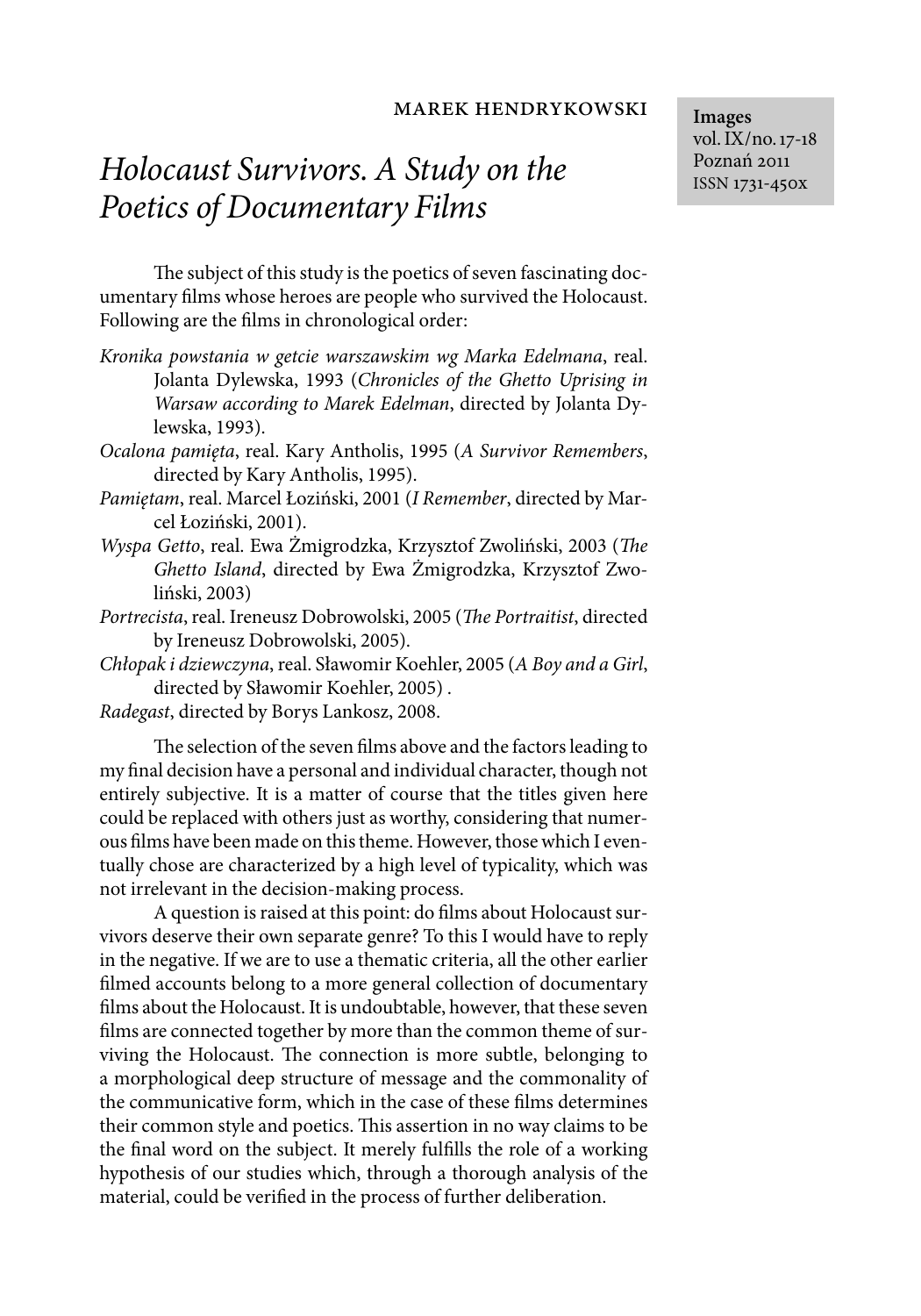What, then, do these films have in common? It appears that the subtle character of their similarity does not lead to any one specific trait. The common element is the illusive character in the sense that it can be identified not on the "surface" of the medium but in the deep structures of each individual film. In other words, the common traits of the films can be identified on the various levels of values and constructions of a specific work. This involves not one but a series of traits connected with each other. With this claim I do not mean the mere sum of traits, but its own configuration. It is this which – strictly in relation with the theme – creates the similarities between the films and allows one to treat them as a single collection but not as a separate thematic type, nor as a separate film genre. Nonetheless it is a collection in which we can find a puzzling and intriguing unity in diversity. Our goal is to reconstruct and describe, point by point, the model elements which make up the specific message as well as the style and poetics of the documentary film whose hero is the Holocaust Survivor.

### **A Signed Statement**

It is significant to note that in the documentaries that concern us the main role falls on the individual identity of the film's hero. In the central construct of every single one of these films we can find in each of them the personal testimony of a Holocaust survivor.

Gerda Weissmann, Marek Edelman, Jerzy Szapiro, Renata Skotnicka-Zajdman, Jerzy Płoński, Leszek Allerhand, Stanisław Jonas, Dawid Efrati, Henryk Mandelbaum, Wilhelm Brasse, Lucille Eichengreen, Erwin Singer, Roman Freund, Stella Czajkowska, Nachman Zonabend… All of them speak directly to the camera not only about themselves and their own lives, they also speak from themselves. Speaking about oneself of oneself, a direct transfer – this is a condition *sine qua non* for the credibility of the message and at the same time the fundamental aspect of the poetics of all of these films.

In any case, the narrative voiceover heard offscreen, when it is heard, fills merely a supporting role by serving the personal testimony of the onscreen speaker. At times it also happens that the narrator himself is seen onscreen. This type of narrator (as portrayed by Bronisław Wrocławski, who appears onscreen as a television reporter) guided Borys Lankosz through a reconstructed ghetto in Łódź in the documentary film *Radegast*. Though the scene itself was obviously set up, it is interesting to note that the intensity of the personal narrations of the survivors are in no way lessened by the re-enactment of their experiences. The actor who reads and interprets the words of Chaim Rumkowski turns out to be a fictional narrative character whereas the survivors are factual, authentic heroes.

It is thus just like in a real – in the sense that it is conducted according to the classic standards of behavior – court hearing. With the difference that the witness giving his testimony before a memorial court tribunal as an eyewitness to the tragedy turns out to be more than an ordinary witness-observer who saw and heard something by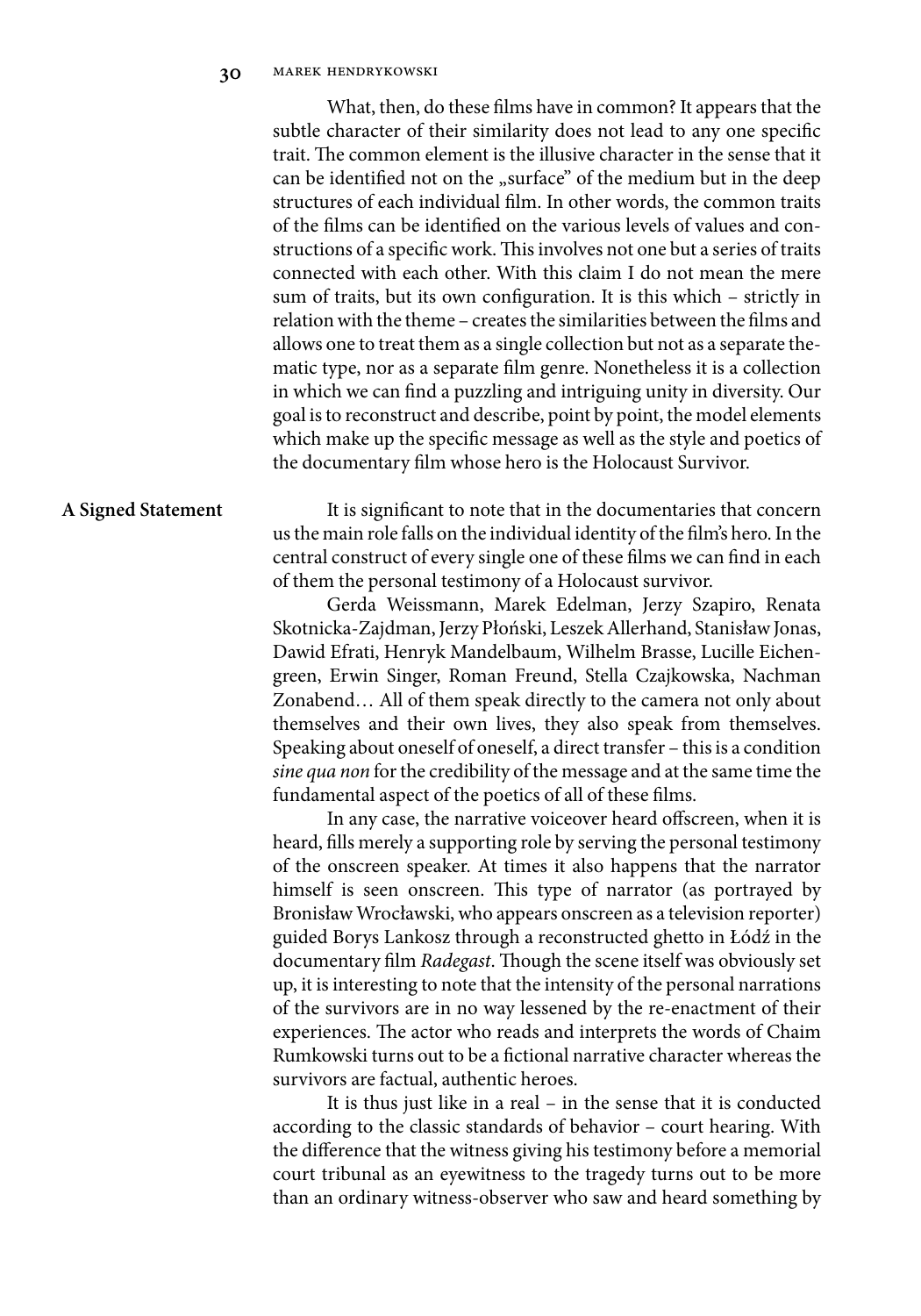# chance, standing at the sidelines and offering their assistance during the whole processs or event. The testimonies of individuals like Stanisław Jonas, Gerda Weissmann, Jerzy Szapiro, Marek Edelman, Dawid Efrati or Wilhelm Brasse are of considerable importance. Each of them, who were summoned to offer their testimonies on the matter, becomes a living evidence in the yet-unsolved case of mass genocide. Each of them is a witness who managed to escape from the grips of their oppressors. The intended victim who is not supposed to be among the living. Someone who has personally gone through the crime and who remembers it – a surviving participant of a tragic historical event who, after so many years, speaks of his experience for himself.

We are listening then to an account of the most personal form possible, which, in a case that has been going on for years, proves to be an invaluable testimony of the truth – material evidence of specific significance. *Verba veritatis*. Tragic events recalled from memory, words spoken by an old man, a Holocaust survivor, (profesor Jerzy Szapiro calls his unique status "life after life") become fiercely credible testimony. These words not only recreate history, they also mark it and confirm it through the undeniable personal testimony of their experience and participation. The distance maintained by the speaker forms a balance between his accounts of the facts and the terrifying words and images through which the crimes of the Holocaust were described and revealed.

A common element of the chosen film documentaries is the recurring or constant form of narration used by the heroes. Of the most unusual, often the most shocking experiences – their own and others' – they speak of them in surprisingly calm tones, hardly ever showing any sign of emotion. The indifference and apathy of the speaker play an important role. We remember the tears of Gerda Weissmann and the moment in which Wilhelm Brasse's voice breaks under the influence of immense emotion. Neither can one forget the unnerving scenes with Stanisław Jonas, his eyes brimming with tears and his jaw shaking with the memory of the overwhelming fear he felt as he hid and fled from the burning ghetto. It was then that, as a child in the act of self-preservation, he denied his Jewish ancestry and said to a stranger: "The Jews deserve to burn". A later scene has him recounting how, after an intense prayer to Jesus, he learns that his mother was released by the Germans.

In these scenes, however, we can observe that the expression of intense emotion serves as an exception. What is deemed normal or standard on the other hand is the restraint of narration displayed by the speakers when recounting their experiences and those of their loved ones during the war. This matter-of-factness leaves the impression not so much of an official testimony but more of a personal confession, a credible testimony to one's memory which has been relayed to others.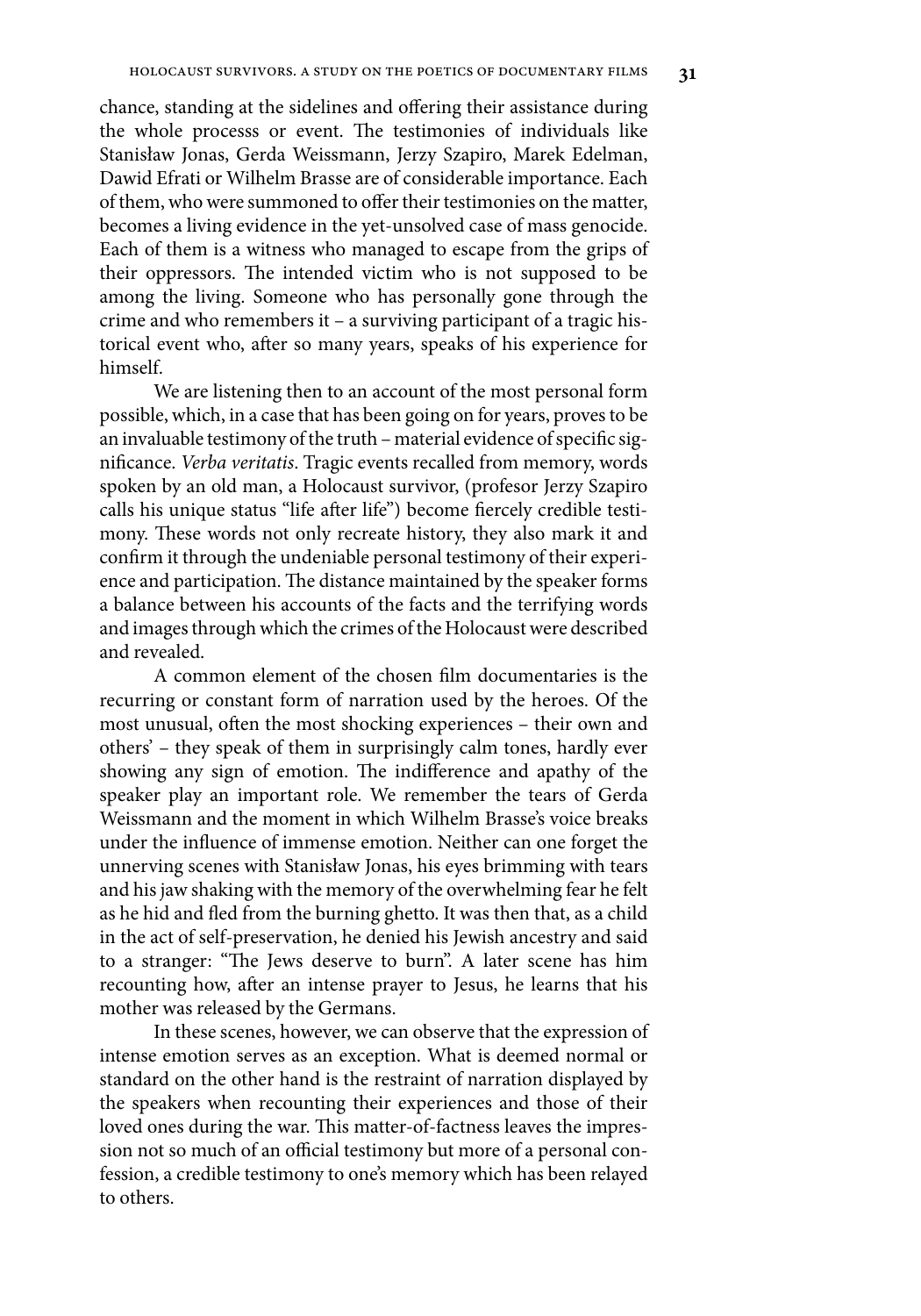As behooves a film documentary, the factuality of the accounts sustains reality and rejects the rhetoric ballast by relating directly about it. The fundamental form of the documentary film, in expressing immeasurable human suffering, aims to confront the silence of an indifferent world and its attitude of prosaic banality to widespread atrocity. This method of presenting the Holocaust corresponds on various levels with the style and composition of the films themselves. The one and the other, from the beginning up to the end, consistently operated on the method of "the poetics of the emotionally choked-up witness".

The authors and heroes of these documentaries stood before similar dilemmas. Could this be conveyed? Could it be accurately depicted verbally? Could the threat of those times be revealed?

The construction of documentary films about Holocaust survivors is based on the endless struggle between the spoken and the unspoken. The narrative goal of the survivors is speaking in spite of everything. In particular it is the recovery of one's voice through speaking. The memories released and redeemed by those who speak in front of the camera about the Holocaust is part of the process of naming that which is impossible to name. Speech sinks into silence. Each statement at each step is met by the barrier of the difficulty for adequate expression. Can one fully describe the menace of one's own (unconsummated) death? The fight for the life of the innocent man, whom the terrors of Nazism has forced to the limits of humanity, and who – thanks to his own will to survive and to the help of others – has managed to reclaim his humanity. With the passage of time comes another keenly intense imbalance which is difficult to overcome. On the one hand are millions of lives dismissed into oblivion, thrown into the abyss of total disregard. On the other hand are the few individuals left to their own devices, witnesses to unspeakable suffering and death.

The survivors of genocide live the life of one spared by destiny, a life after death. They speak of it matter-of-factly, touching on countless details spurred by memory. The stories contain no fascination, unless it is the expression of the inner desire not to die in silence. The act of speaking itself does however carry with it the pain of remembering, releasing, naming the hours, days, months and years soaked with unimaginable cruelty spent among wild beasts. They carry the incomparable suffering of would-be victims who managed to escape the inescapable, inevitable approach of merciless death. The narrator is a link, a guide, who takes us through the gateways of the land of the dead.

It is difficult to look at oneself. The story being told draws the participants into other circles: those that have already been told and those that still need to be told. The speaker and the addressee of the narration, the author and the viewer, trace and follow one after the other the vestiges imprinted on modern society, crossing common

### **The Syndrome of the Unspoken**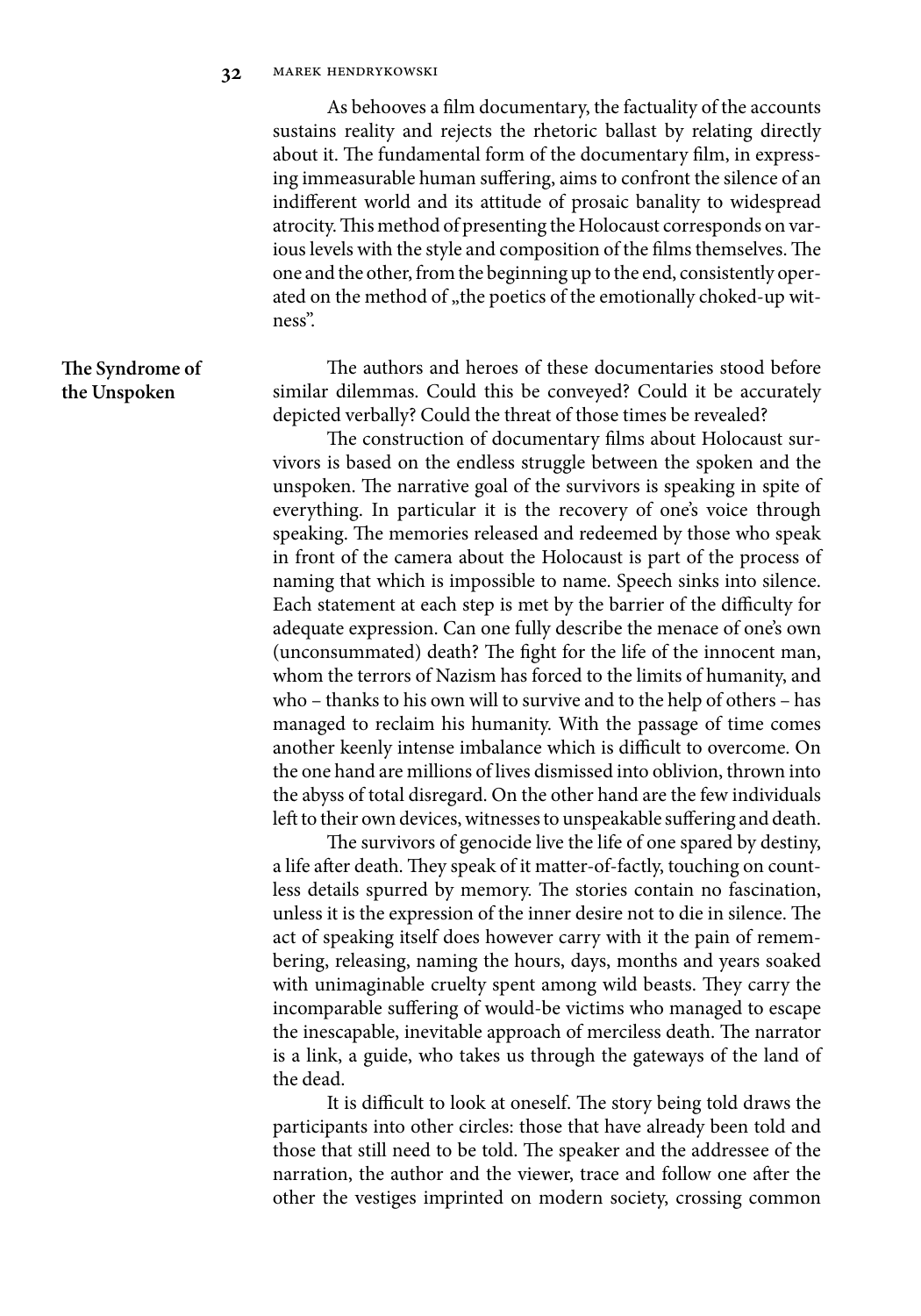borders of today's world. All of the prints found constitute proof of the presence of the vanished.

*Mortibus vivimus* – we live with the dead. The accounts from the times of the Shoah represents the opening of graves, a symbolic exhumation, an uncovering of the world which was completely annihilated and which could no longer be revived. What are left are places in the world such as the center of Warsaw, a city completely destroyed by the war and inadequately rebuilt after it. Jerzy Płoński in the documentary *Chłopak i dziewczyna*, while visiting the football field of Skra, remembers how this was the location of the mass grave of thousands of victims. The inner space of memory. The concrete is revealed to be not so concrete after all. The recalled details do not show the whole, they only allow the memories to be evoked, called to mind. Half- -a-century later, when the film is produced, almost nothing remains of the details and specifics of that age. Nothing except memory.

Film documentaries with the participation of Holocaust survivors do not rely on the replication of the threat of mass extermination. The screen presentation do not replace reality or function in its stead. The goal is not one hundred percent accuracy of representation. The whole does not play out in a clear setting. Light and shadow, in episode after episode, scene after scene, deal with the presented accounts and stand in opposition with each other successively. Light and shadow are not obvious. That which is unseen, unspoken, silenced, impossible to communicate – becomes an area of secrecy. Like the darkness in an artist's work, it gives it a depth, making it mysterious. The speaking hero and his audience establish contact and attempt to penetrate into the past, to read into its countless tracks, and to work like hunters in tracing the prints to reveal the path. This is how we see the Holocaust, through the clues put together and captured by the camera through our journeys over time. The knowledge of the narrator and the desire of the viewer to discover the unknown are combined in the film to form a new quality of narration. To see and to know.

The magical power of cinema has assured the endurance of those who survived and who, at the decline of their lives, want to preserve the memory and the truth about the Holocaust. From an anthropological point of view, documentary films about Holocaust survivors constitute a specific form of conveyance of extreme experiences. Each individual, and society at large, are the targets of this message. The filmed account becomes a testament to extreme experience. Experience which is borderline and traumatic and could in no way be eradicated. We cannot forget – it is imprinted on us for always. "I am hiding all the time – says Stanisław Jonas – and even when I am not hiding, I am in a way still hiding."

The first barrier for the speaker is therefore the inner block hidden in the inability to speak about traumatic experiences. Repeated

### **Saving Memory**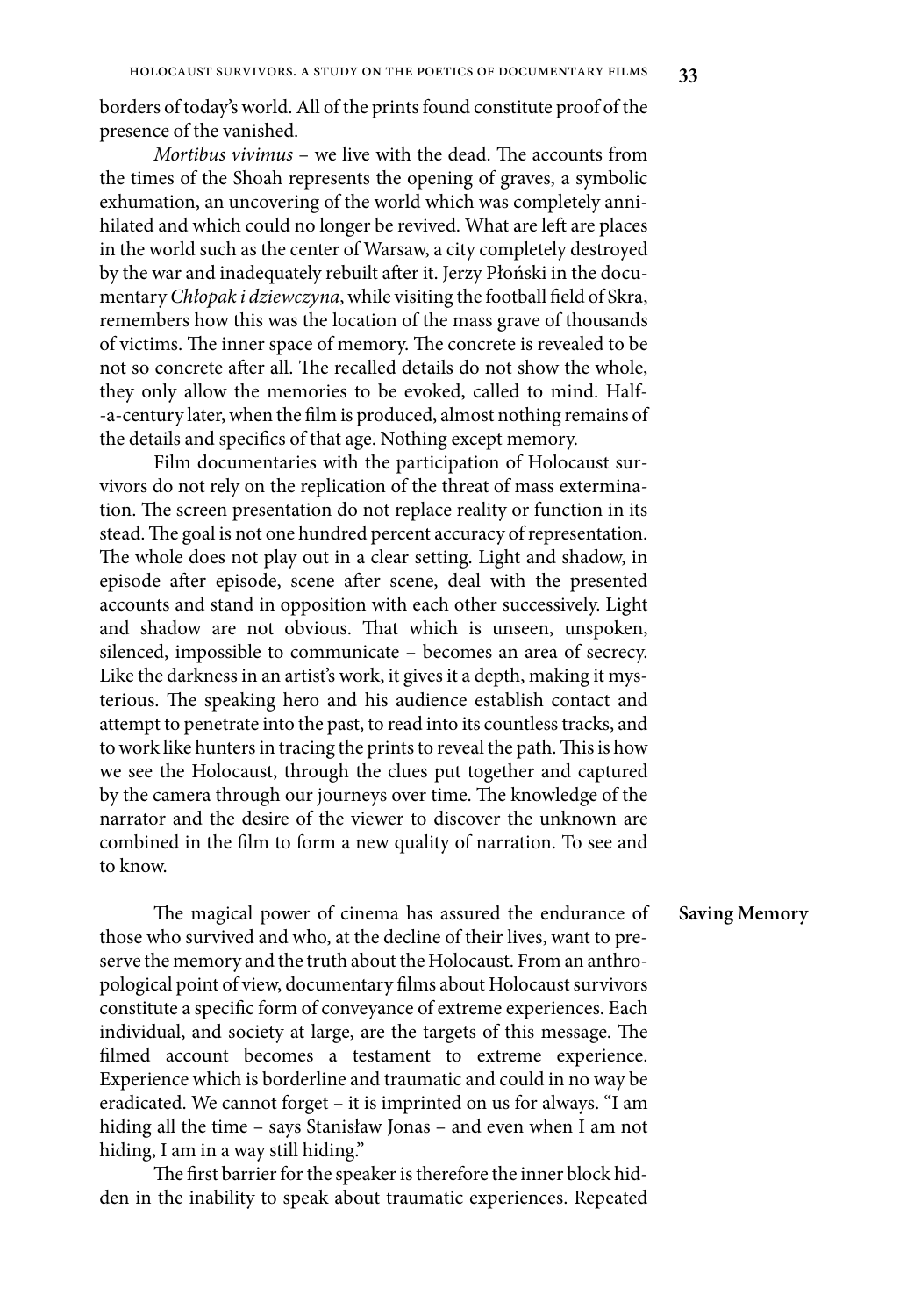probes at stirring war traumas result in the absolute inexpungibility of personal suffering and fear, that pain hidden and strangled within for so many years will resurface if silence is not maintained. The extremes of personal experience which the Holocaust survivor carries within himself likewise results in a fear or a doubt of the credibility of his own narrative. "Dichtung" (fiction) begins to cloud "Wahrheit" (truth). The described events appear too improbable, their circumstances unclear, incomprehensible and simply inconceivable. Cinema to some degree seems to annex and absorb reality.

Another difficult question is raised regarding the limits of sincerity that could be expressed in front of the camera. After all, the discussions revolve around the finality of their conditions. How far can we go in the revelation of the monstrosities of humanity and of the world? Monstrosities which they have personally gone through? How does one speak about all this? What does one convey? How does one not fall into banalities, into publicized simplifications, into moralizing tones, unwanted pedagogy, a martyr complex? How does one convey that which one has gone through without turning it all into "cinema"? How much of the crimes of the oppressors presented not as screen fiction but as a film documentary could be bourne and processed by the modern viewer? How does one avoid fusing screen spectacle with real life? There is also the fear of reducing the scale or importance of the widespread suffering of millions of victims through self-promotion and by yielding to the pressure of the pervading social matrix.

The documentary, sometimes called film of facts, is not, by any means, a guarantee of the true image of the world which it presents. That which is subjective does not suddenly become objective through the camera lens. However, the world undergoes an objectification and verification in the sense that communicating through the medium of moving images has a bipolar intersubjective character. The exchange of perspectives that we are dealing with here allows the authors to design their own points of view and gives the viewers the chance for a critical interpretation of the contents of the message. A question thus needs to be raised at this point: how does this exchange proceed in the case of the group of films named in this study?

### **Face to Face**

In documentaries with Holocaust survivors the face to face technique serves as a cornerstone of the meeting that takes place onscreen between the hero and the viewer.

The recipient of the film has a unique occassion to develop a very personal contact with the man whose private story – told personally and in real time to each individual viewer – is seen from up close on the screen. The act of observing the speaker's face plays an unusual role in the process of watching the film. The speaker is often filmed from the front, in full lighting or artfully half-lit. It is not only his words that count, but each reaction, each moment and each minute detail. His glances and the expressions seen in his eyes are particular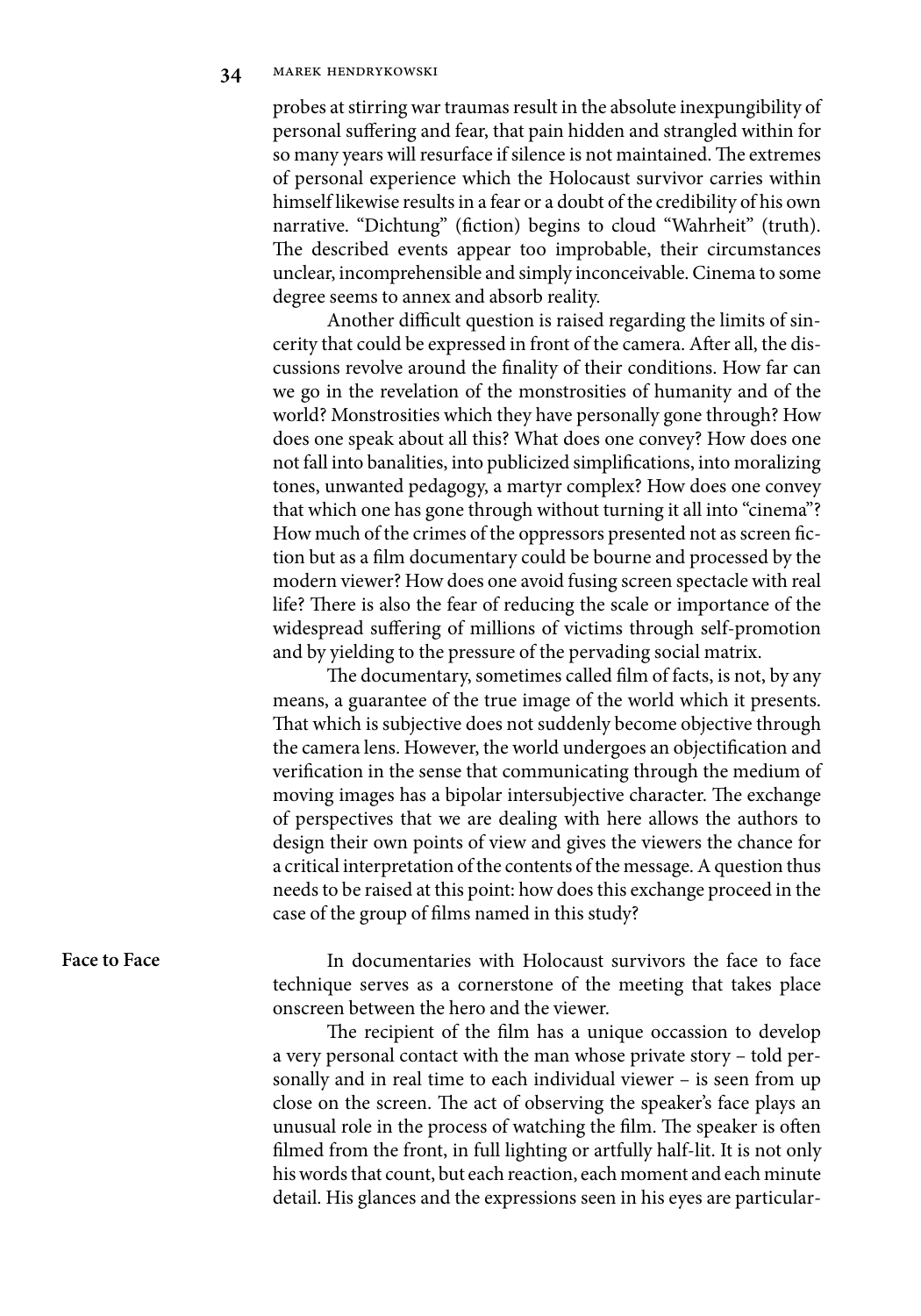ly effective in conveying meaning. A film set constructed in this way forces the speaker to either focus his eyes directly ahead or to glance to the side, these looks alternating with each other throughout the entire narration. Both the direct glance – with the speaker looking directly at the camera lens – and the intense close ups result in a whole screen experience of a very high level of intimacy.

In reality, this level of intimacy would be highly improbable with an individual one has just met. The closeness in this type of documentary film is both literal (with the use of a certain type of camera angle) and metaphorical (in the sense of an unusually intimate contact with another individual) and ensures that, for the viewer, nothing else matters for the remainder of the narration. In one moment a stranger in front of a camera becomes an intimate acquaintance, who, often after years of silence, reveals to us the secret of his life. A secret which is often unpredictably painful in its consciously terrifying details, at other times incomprehensible, leaving the viewer in awe – whether at the absolutely unexpected sequence of the remembered events, or at the shocking narrative.

That which touches us the most is the undoubtedly truthful solidity of the screen presentation. The words and images that reach the viewer become facts that appeal to the imagination. Their fractionality, their unavoidable divisiveness, their unintended incongruity often lead to the breaching of the linear course of the narration, excluding chronological objectivism. The films, for instance, are filled with various digressions. The order of narration mixes with the chaos of the narrated experiences and situations. As such, the imagination constantly deals with the unimaginable – the "I Remember" with the "I Don't Know". In the cultural space the act of communication intrudes into the cummulation of tension which affects both sides of the discourse.

The unprecedented feats of engineering and machinery designed for violence and mass killing which was built and perfected by Hitlerism are received differently when the dry facts and statistics are cited and when they are described by a would-be victim who managed to escape. This individual perspective, aside from undoubtable advantages, nevertheless also has a certain basic fault: it narrows the pole of vision, limits the image to the lens of a single experience. The speakers are aware of this. They speak solely of their experience, of what they personally went through. This is the reason for this form of narration which effectively protects the survivors from the tendency to generalize.

The lives of the survivors during the occupation go beyond the most fantastic fiction. How could one possibly survive all of this? Why am I chosen to survive, while others had to perish? Improbable, and yet possible. Ghostly verisimilitude, which at every step rejects a rational judgement of events. No-one, not even the most imaginative screenwriter would dare to come up with equally mad, improbable,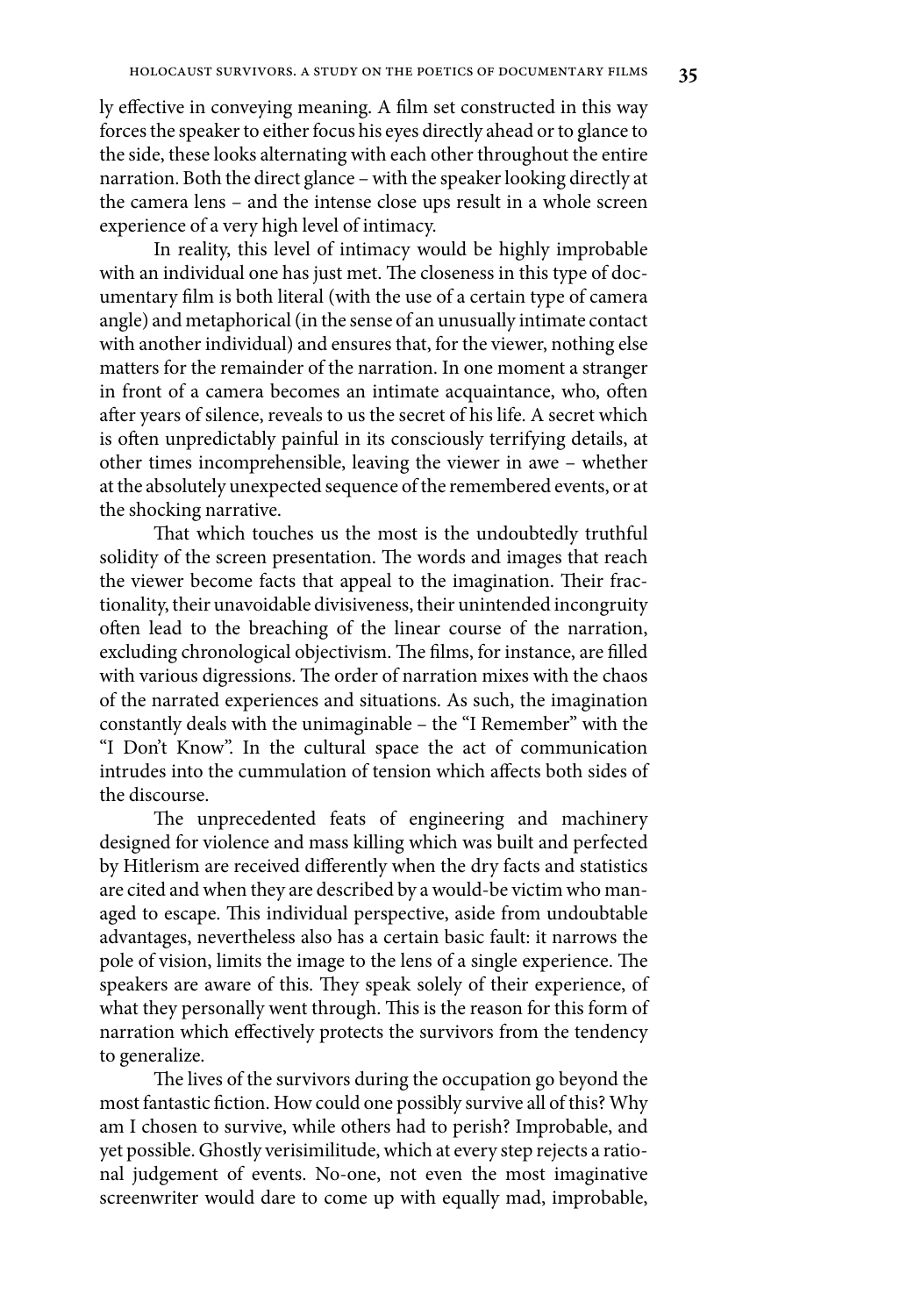blood-curling ordeals of the man escaping the grips of annihilation. The awareness of the viewer listening in on the story-telling is attacked by a flood of inexplicable oppositions and paradoxes.

Formally speaking, the accounts of the survivors are monologues. In the deep structure of communication, each of these monologues turn out to be internal dialogues. This has a great influence on how it is received by the viewers. From start to finish the dialogue form fills and organizes the structure of the message. Thanks to this the viewer does not remain a passive listener but comes into the role of a receiver who ought to independently look for and expect his own truth along with the hero of narrative. This refers not only to the stream of narrated events but also to the manner of their presentation – a manner which does not avoid disagreements, does not attempt to provide prompts to things which will always remain hidden between words and images and will always remain vague, incoherent and littered with blank spaces - inexplicable and secretive to the end.

*The complex process of revealing the truth.* The polarity of oppositions presented onscreen are collected, supplementing each other, gathering force. In the deep structure of discourse the multi-level interdependence between ethics and poetics makes itself felt. Both aspects connect and intertwine, mutually absorbing and disappearing into each other. The documentary form calls attention to its role in the presentation of the truth. The hero tries to describe and name the threat of what he suffered through, tries to find the right word for it. The narrative about the meanderings of his survival would not flow fluidly or smoothly. It would naturally cause some difficulty. Words would turn out inadequate. The plots thicken and become more complicated. In spite of everything the scars from the Holocaust continue to appear and develop on camera. The hero speaks on, though moments earlier in attempting to express the inexpressable says, "This cannot be described for anything in the world."

*The narrative composed of inexplainable events and paradoxes*. It is accompanied by trouble-filled dissonance. There is conflict and confusion of thoughts and feelings both on the side of the speaker and of the viewer. There is no relief, no happy endings, no clear morals or easy solutions. Internal conflicting sounds and the ambivalent character of everything which contains this relationship, remains an integral part, creating in its reception occassionally unbearable emotional tension. The world of the ghetto as a closed space from which the only exit is death. The incomprehensible paradox accompanies the discovery that threats equally dangerous haunt the fugitives outside the walls of the ghetto. This is why some fugitives, in an act of desperation, decided to return to their prison from which they had recently fled.

*The bitterness of the saved*. The price for being saved has to be paid in full throughout their whole lives. Feeling lost in the present, they also fear the prospect of the past returning. The state of being uprooted. Divided identities. The return to Poland and to the memo-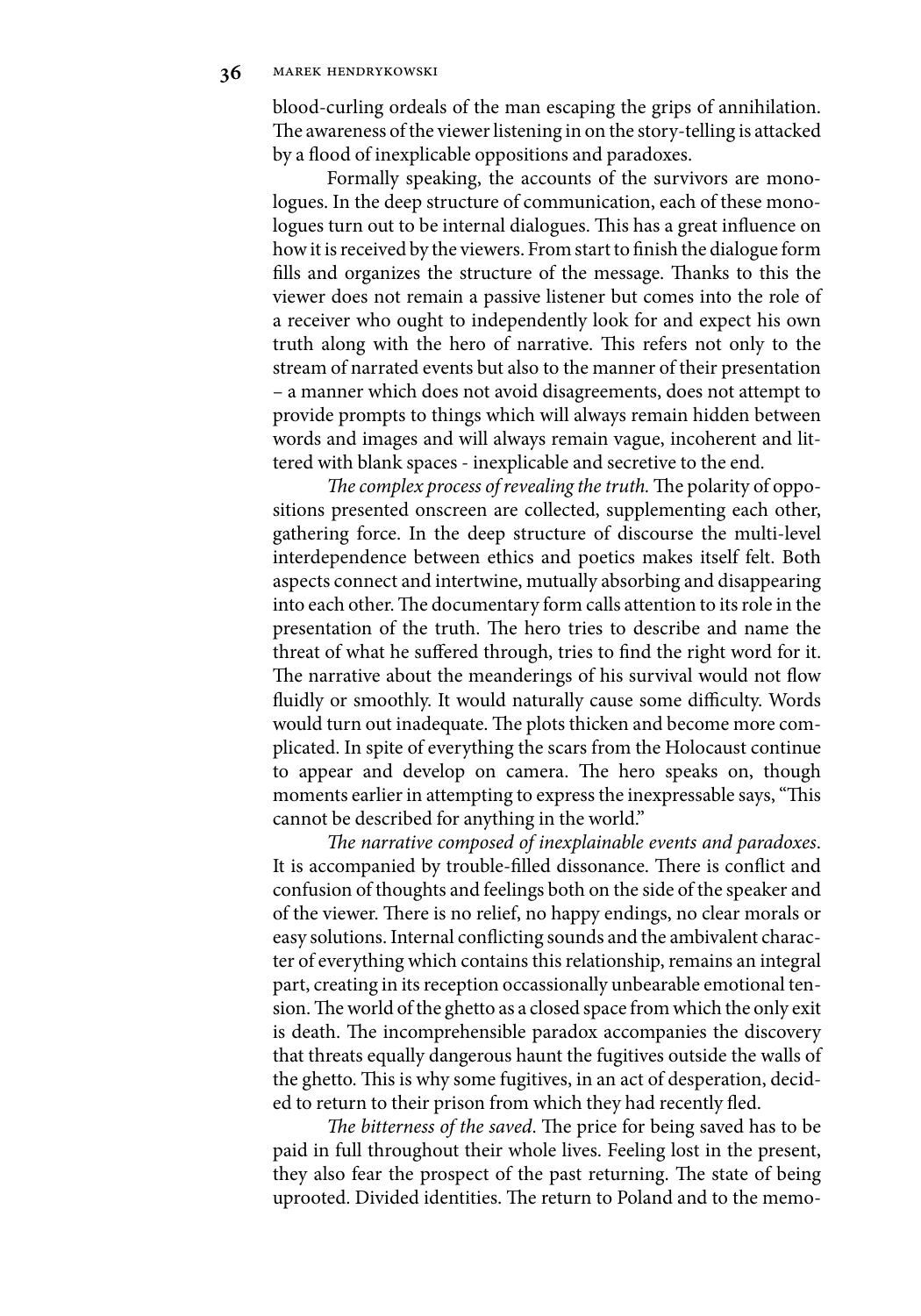ries as a cruel method of self-therapy. The awful alienation of Holocaust survivors. Traumas and guilts. The lifetime state of being suspended between today's events and yesterday's sufferings. The obliterated borders between the world of the living and the world of the dead. The unsolved puzzle of the Great Screenplay which tortures the psyche. Why me? Renata Skotnicka-Zajdman: "All survivors are guilty of this, that they survived, while others didn't." The heavens remain silent. Where was God at the time of the Shoah? Renata Skotnicka-Zajdman: "God was on vacation. I am looking for Him because I want to give Him a piece of my mind, take Him to court." Jerzy Płoński: "God has the right to test His sheep, but to what limits could these tests go?"

There is the tension created by the mystery of one's own survival – a mystery which is close to a solution and yet remains frustratingly impenetrable. Jerzy Płoński: "It is not a matter of courage, it is a matter of the sense of observation, of enduring." The young person's struggle to survive in the wake of constant death and all-pervading extermination. Fear and Hope. To constantly believe that one has a chance. Power and helplessness. The triumph of barbarism. Absolute violence and the cruelty of heartless executioners. The victims' lack of defences. Living human beings caught in a trap. The panic of instinctive escape. Paradoxical behavior. Unheard-of physical reactions. Godliness and godlessness. Faith and faithlessness. The feeling of betrayal towards one's loved ones and towards all those who perished. Terrible ethical choices. Jerzy Płoński says: "To this day I don't know if I did the right thing" – he left his parents and siblings in the ghetto in Otwock. They are also often reluctant participants in the extermination process: the stoker incenerating corpses acting as the concentration camp photographer in Auschwitz, the young doctor in a Stawki hospital deciding who gets treated while those who had no chance of survival will be driven out of the Umschlagplatz and into certain death. A moment of silence, inward weeping, dumb despair, eyes turned away from the camera.

*The survival instinct*. The potentially fatal threat posed by other people that one meets: a German patrol, the Jewish police, a Polish *szmalcownik* (a Pole that blackmailed or denounced the Jews for money). There are those that denounce and there are those that help. Noble people who risked their own lives and the lives of their families by helping fugitives: Stefan Petri, Staszek from the Praga district of Warsaw, a German prostitute in Lwów and an unknown woman in Świdra who hid a runaway in her own apartment. The obscure identities of potential allies: salvation from the hand of the enemy, or an unexpected blow from one's own. ("Those *szmalcowni*ks were actually good people" – says Stanisław Jonas cryptically as he bursts out laughing.) The field of survival which at one time has been shrinking, once again stretches out. The cemetery becomes a hideaway, and a tomb becomes a refuge (Leszek Allerhand after getting out of the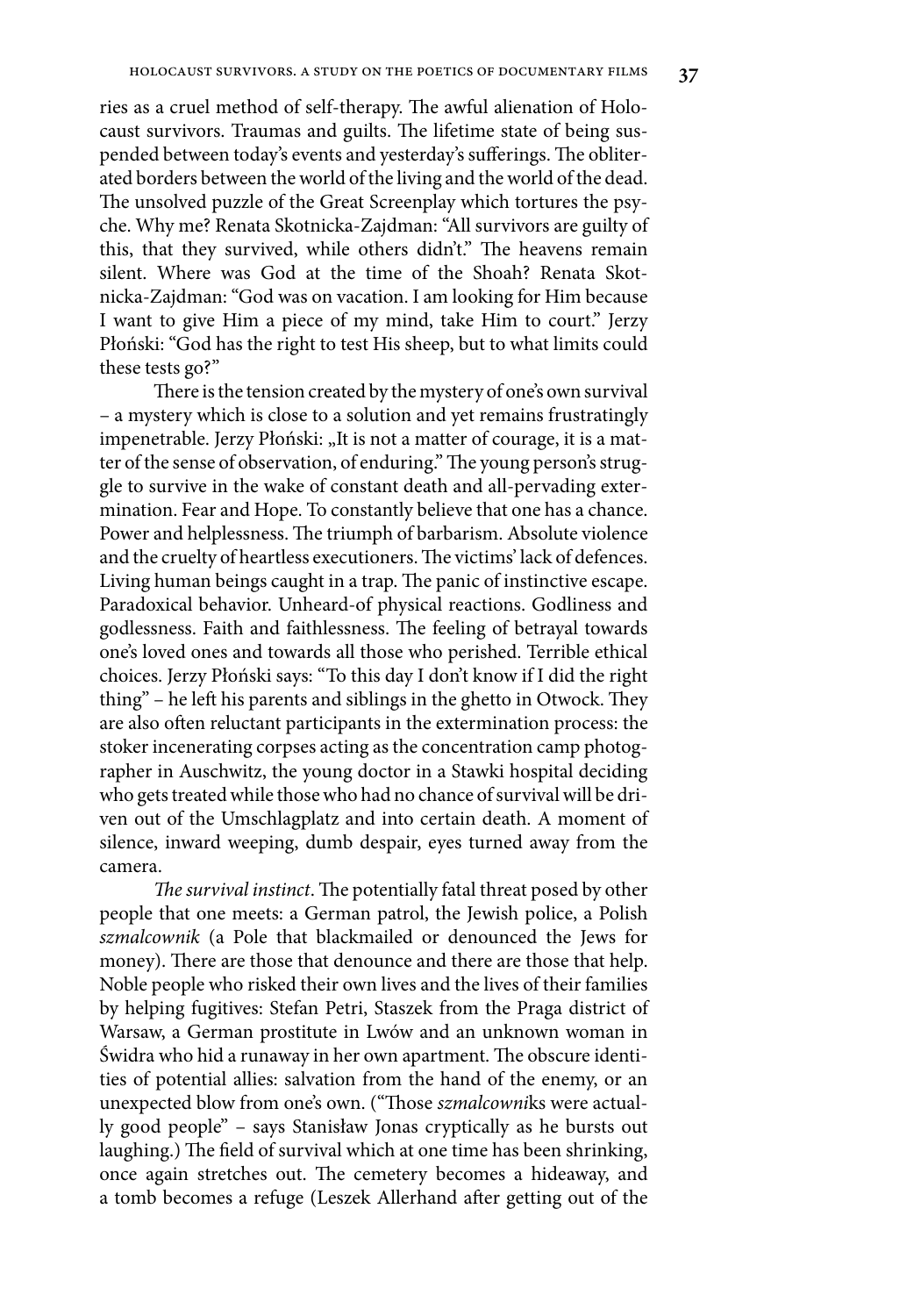Lwów ghetto says, "I had never felt so safe as I did in a stranger's grave"). Hellish memories from the ghetto and the recollection of the world before the war: sweets bought in Nalewki at the Saski Gardens, the education of a young Jerzy Shapiro at the Żoliborz High School (recalled without sentimentality or idealization as exemplified by the memory of his high school friends, who came back from vacation only to refuse to shake the hand of their Jewish colleague) and studies at the Medical Academy (recalled with searing pain at the school's own form of the classroom ghetto, separating the Jewish students from the rest of the class).

A question vital to the documentary form is borne regarding the verification of these collections of memories. The all-purpose key is the credibility of the realities. The concrete in the accounts of the survivors fulfill a major role: they evoke the dramatic past, they put to scale and verify frayed recollections. The heroes' memories, made available to the viewers, are planted and allowed to bloom in recalled details: the topography of the streets, gates, stairways, basements, attics and apartments, trajectories of escape routes, labyrinthian hiding places. The mozaic of memories constantly evoke new realities of dramatic events and their conditions. The truth, disabled and flawed, achieved with difficulty and experienced personally is available to the speaking hero. Each reflex of the mind, even the smallest recovered detail, is important. Nothing should be forgotten.

Individuals ("Rubinstein, the wise madman of the ghetto", Staszek from Praga, the dead Jewish insurgents who Marek Edelman today recalls only by name), objects, souvenirs, sounds, smells, details… Barbed wire, arm bands with the star of David, the hit song *Fabryczna dziewczyna* sung at the Litzmannstadt Ghetto, a Scout cap, a cardboard baggage – marked Hamburg which belonged to German Jews who were moved to Łódź and which was later used to cover the glass over the door of their new miserable apartment – discovered in the course of a local visit with a camera crew – a sewing machine, saccharine, a pension house in Otwock, Pomorski sweets, books from the library, a foot-bridge built by the Germans over Chłodna and a gate which briefly opens connecting the small and the big ghettos, the stink of the canals, a bath and a bed with white sheets for a dead-tired fugitive, a cupboard with two shelves into which a mother shoves her two children shortly before giving herself up to the Germans.

The characteristic sign of these recalled realities is dependence on two time-space dimensions. The room under the roof ("I was in this room" – says Renata Skotnicka-Zajdman). Canal manholes by Freta street ("the same manhole" – notices with wonder Jerzy Płoński). The high, almost three-meter walls of the ghetto still remain standing to this day by the streets of Grzybowska, Sienna and at the yards near Złota. The Warsaw streets of Nowolipki and Bonifraterska where we now pass through used to run along the length of the walls of the ghetto. From the wall of the corner building on the intersection of Chłodna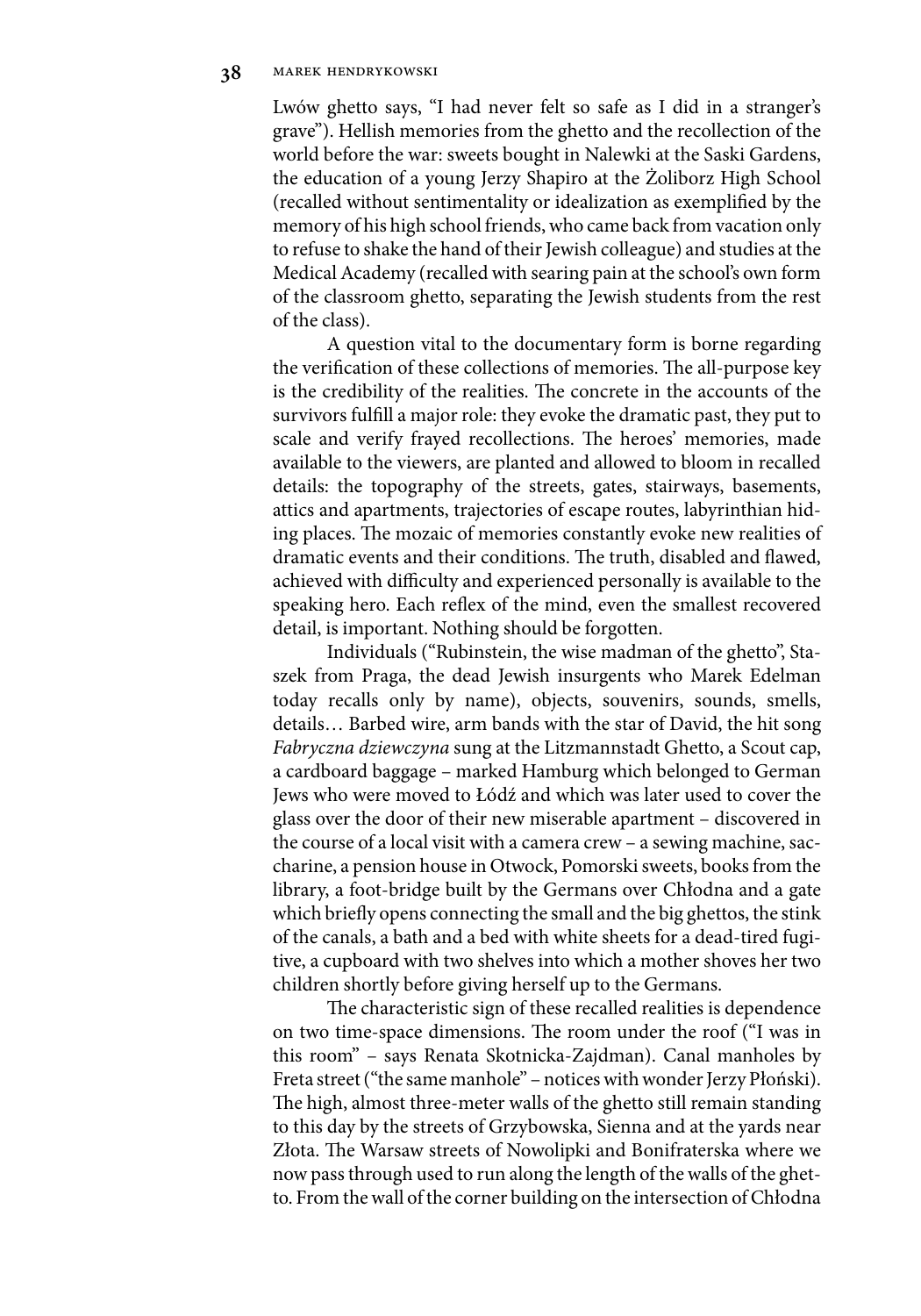and Żelazna, which survives to this day, would come shots aimed at Jewish passersby made by the sadistic psychopath of the Warsaw ghetto Josef Bloesche, also known as Frankenstein.

The accounts of those that survived the Holocaust compose a credible message of authentic experience in its clearest and most extreme form. Each of these accounts reveal complex interpersonal agreements, personal problems and experiences. They are not banal clichés made up of simplistic stereotypical images and lectures from school textbooks about history. I would like to stress on the complexity of the narratives in films about survivors. The events described in them are so credible and true that at times they seem improbable due to their extreme character. The film documentary in this form becomes almost hypnotically suggestive, achieving an intensity of form which is usually found in fictional cinema. We say in such moments – that's incredible , that's practically impossible. And yet it is possible since it did happen. It would be hard for us to believe in it all, were it not for the fact that the speakers are the same heroes that went through the same events that they are describing, testifying to the truthfulness of their experiences with their personal participation.

There is more to these words, however. A spiritual power breaks through, a personal freedom, an assertiveness and the feeling of inner independence that is characteristic of people who survived the Holocaust. One is impressed by their courage to publicly speak about the truth of what happened. The truth which contains the incredible, surprising complexity of the world and the importance of unique events which had led to someone's life being saved. The truth is revealed in its boundless ties with reality, though it might be interpreted as inexplicable and therefore "improbable".

Truth not as the "perfunctory", generally-accepted, created-forpublic-consumption copy which would be used as the official version. And not spoken *ad hoc*, a momentary quarter-of-a-truth or half-truth (read: a lie), but the whole truth, and nothing but. Without considering how that painful truth – uncut, uncensored, free from any limits or boundaries – might be seen by other eyes as surprising and unacceptable. But also politically incorrect, freed from illusions, assertive and rebellious in the sense of one's own act of crossing the lines against that which is allowed and what should be thought or what should be said. Believers, as well as non-believers of the witnesses of those hecatombs are thought to be going through their own confrontation with the threat of the Holocaust. The question "Where was God when millions of innocent people were being murdered?" also doubles as an expression of their opposition to attempts at the "familiarization" of the truth about the Holocaust, even by those who would find comfort in religion.

Stirring up taboos in the accounts of the survivors sometimes is in accord with what is generally accepted and what most people are

**The Voice of Experience**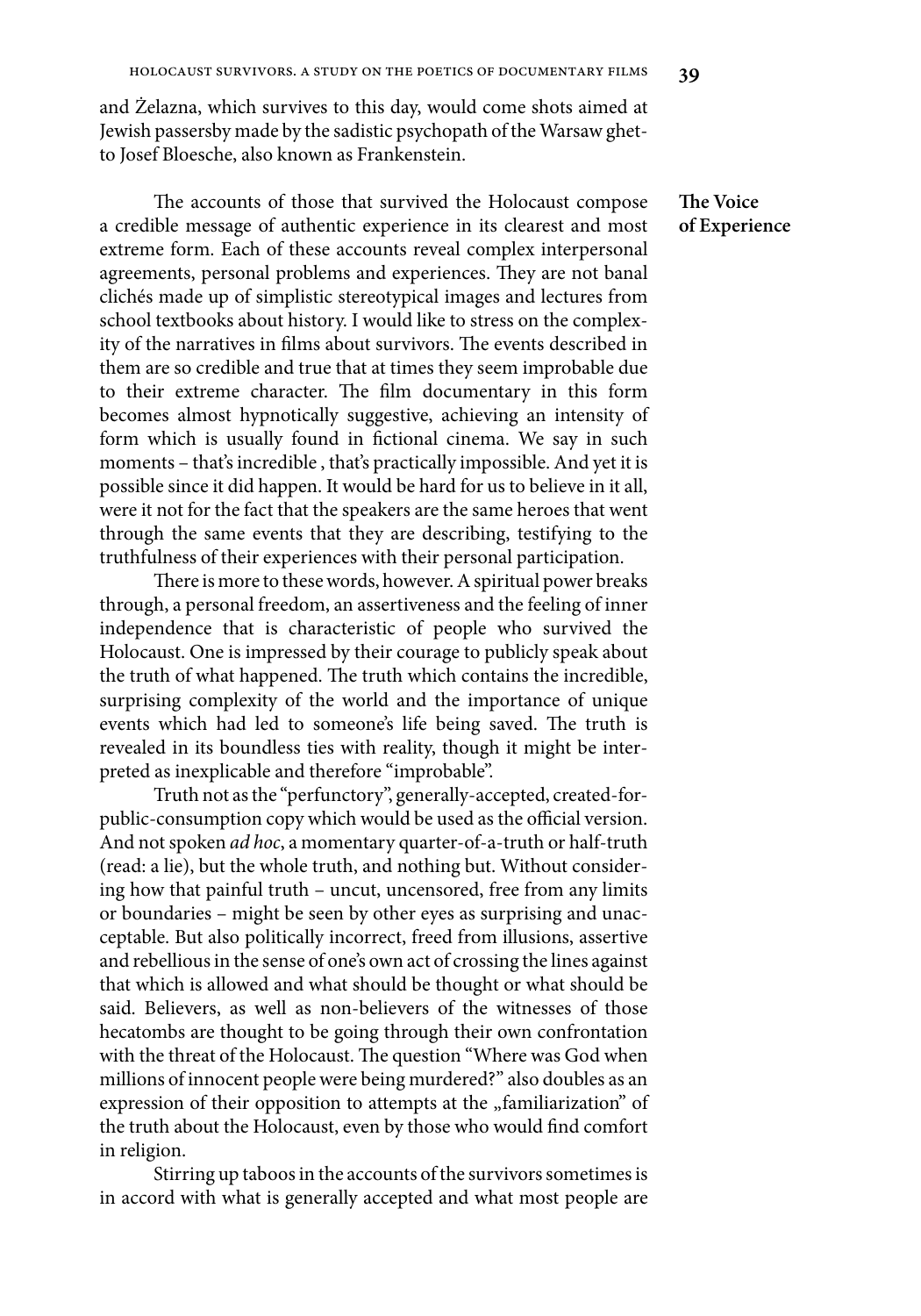ready to consider regarding this topic. For the sake of the truth and the sake of hope that it will "never again" happen, the speaker is allowed to question and reject cliches about the Holocaust abounding in social circles. He is also allowed to be incorrect (politically, ideologically, etc.) in the hopes that "never again", that the modern world – regardless of its various imperfections and in spite of everything – will be bale to prevent a "repeat". In this sense each of these narratives, without forcing anything on anybody, discreetly and without pressure, fulfill the role determined by the hero and the author of a well-understood method of persuasion[**1**].

The truth relayed in this way often turns out to be reprehensive and inappropriate, absolutely unacceptable to all those who lack the humility to receive it as it is. The rejected reality and the terrible past return in these accounts with doubled power. The man saved from the Holocaust does not seek any convenance. He knows quite well that propriety regarding the Holocaust is highly suspicious and threatening. In the name of truth (read: the whole truth) he chooses impropriety.

The "impropriety" referred to here is improper or incorrect in a specific sense. It reduces lies to dust. It is resistant to attempts to transform it by politicians and dogmatists. It tries to preserve the truth saved in his own memory about his own suffering and experiences. The widely expanded narration from episode to episode reveal the unexpected aspects of human behavior in the face of Extermination. In speaking publicly on how things were and what happened then they also accuse the world of inhumanity by allowing mass genocide to happen. The truth also refuses to submit to anyone and anything that might limit and censure it. This stance of the speakers gives their accounts lasting value and great worth.

*The real truth*. Independent, self-sufficient, free from any and all ideology, cleansed of bias, heedless of the unrehearsed eloquence of memory, or of the nobility of its form or even of its morality. The individual microhistory of a man's struggle for survival lacking claims for any form of generalization. This is not about another rival version. The only goal is to personally testify about the truth. Each art form has to deal with the difficulties of its expression and the form of its transfer. This truth, as imagined by Jerzy Ziomek, becomes the basic problem of poetics.

The experiences of the man rescued from the Holocaust are not ready novels. It is not easy to speak about it. A lot depends on the manner of speaking and the motive for his declaration before a camera. The voice of the survivor, his direct narrative preserved in the form of

[**1**] Theodore W. Adorno was clearly right when, in his excellent essay *Wychowanie po Oświęcimiu* (*Education after Auschwitz*) in 1966 (translated by J. Zychowicz into Polish in the monthly journal

"Znak" nr 285, 1978) came to the conclusion that it makes sense only as instruction for critical self- -reflection.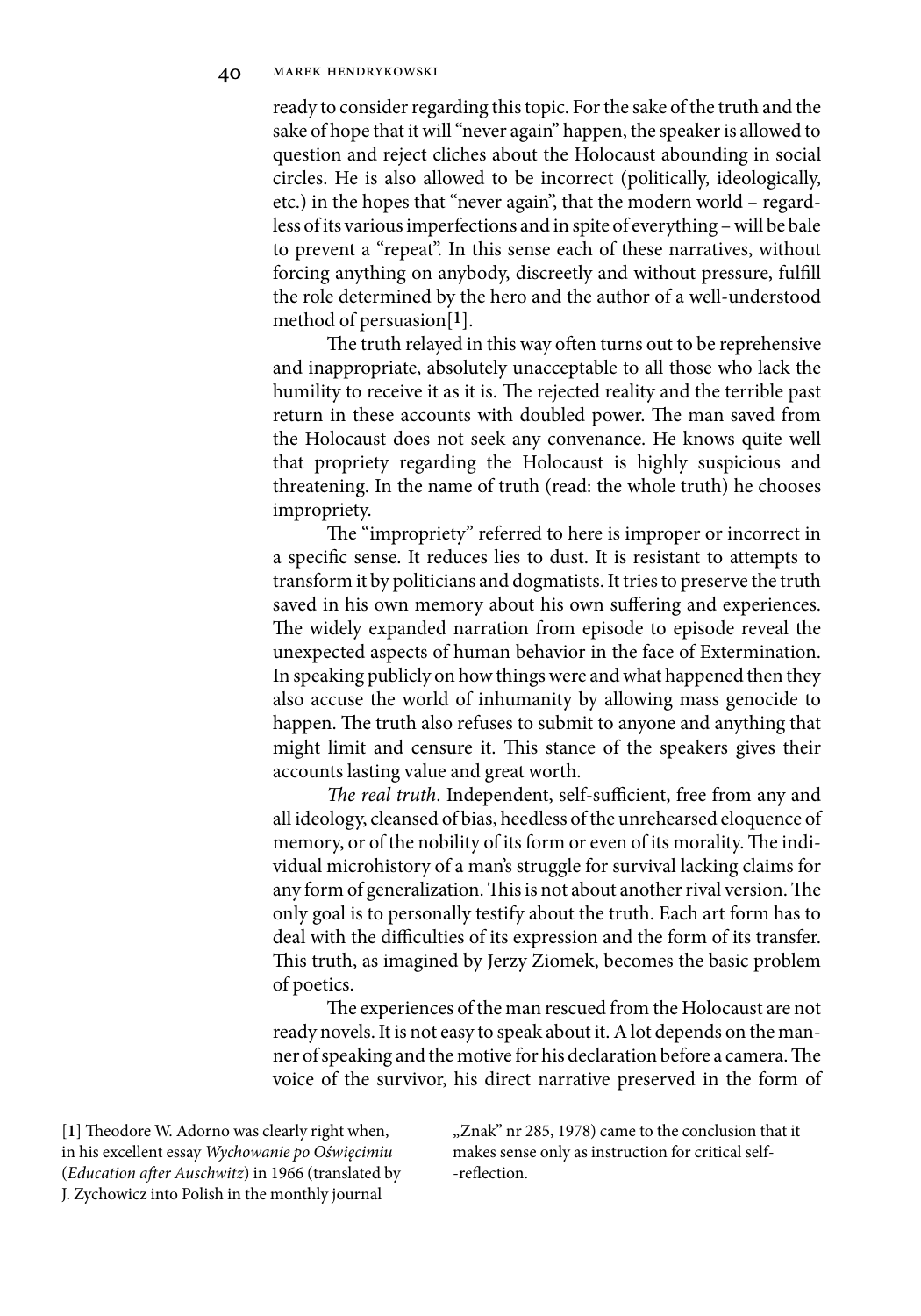a film documentary constitutes a lasting clue, an enduring act of revealing that which really took place, what actually happened. Along with the profound message there exists an inner logic through which they achieve its important goal. The truth preserved on tape about the Holocaust, about the monstrosities that occurred, cannot be silenced, or changed, or forgotten. It ought to be remembered for all time. This is the voice of a living witness – spoken today, describing yesterday, directed towards tomorrow. The voice which never fades. In contrast with a testimony, it could never be retracted.

Each of these narratives contains for us a capital meaning not only as a personal testimony of the truth but also as a signature on the attendance sheet, a sign of existence and survival. The gesture of the would-be victim – shocking testimony of one man who escaped Hitler's death machine and avoided extermination, and now (in the Eternal Now with which cinema has gifted us) speaks to us, contributing to our presence its own priceless testimony. The open book of experience. That voice is like a constant and unsilenced protest against fossilization, negating and opposing death and nothingness.

The testimonies of survivors has an individual character, coming from a concrete individual, which means that the message, no matter how truthful or sincere, by its very form is subjective. The message which has a status of a court testimony. There is no possibility here of complete objectivity, nor should there be. There can neither be an absolute, complete awareness of everything that happened. In fact, quite the contrary. Speaking about one's and others' fates during the Holocaust is an attempt to get to the deeper layers of the tragedy by remembering and recovering the events. This memory to this day is painful and traumatic. This is the speaker's gift to the viewer – a generous and unusual gift of allowing him to assist in piecing together the stories of a witness in a fascinating court trial taking place onscreen. In this way both the speaker and the viewer participate in establishing a current perspective of the distant past and actually getting closer – if it is at all possible – to the truth of what happened.

The accounts of survivors complement and at the same time widen the dimensions of the modern world about the pain-filled memories of 20th century history. They do not allow today's world to forget about itself, its own heritage, and the terrible inheritance from the past. A crucial element of these accounts are the questions: how was it possible? how could it happen? Along with these questions is the unrelenting sensitivity and constant anxiety about new forms of intolerance, new forms of xenophobia, divisions among people, ethnic prejudices, and the propagation of hatred towards others.

The voice of experience is a narration unhurried and attentive. Its rhythm makes focus possible and removes the viewer from the chaotic, tumultous plurality of shallow and banal impressions which is provided by the noisy modern culture in its popular form. Speaking about the years of hunger and suffering in the ghetto, the daily pres-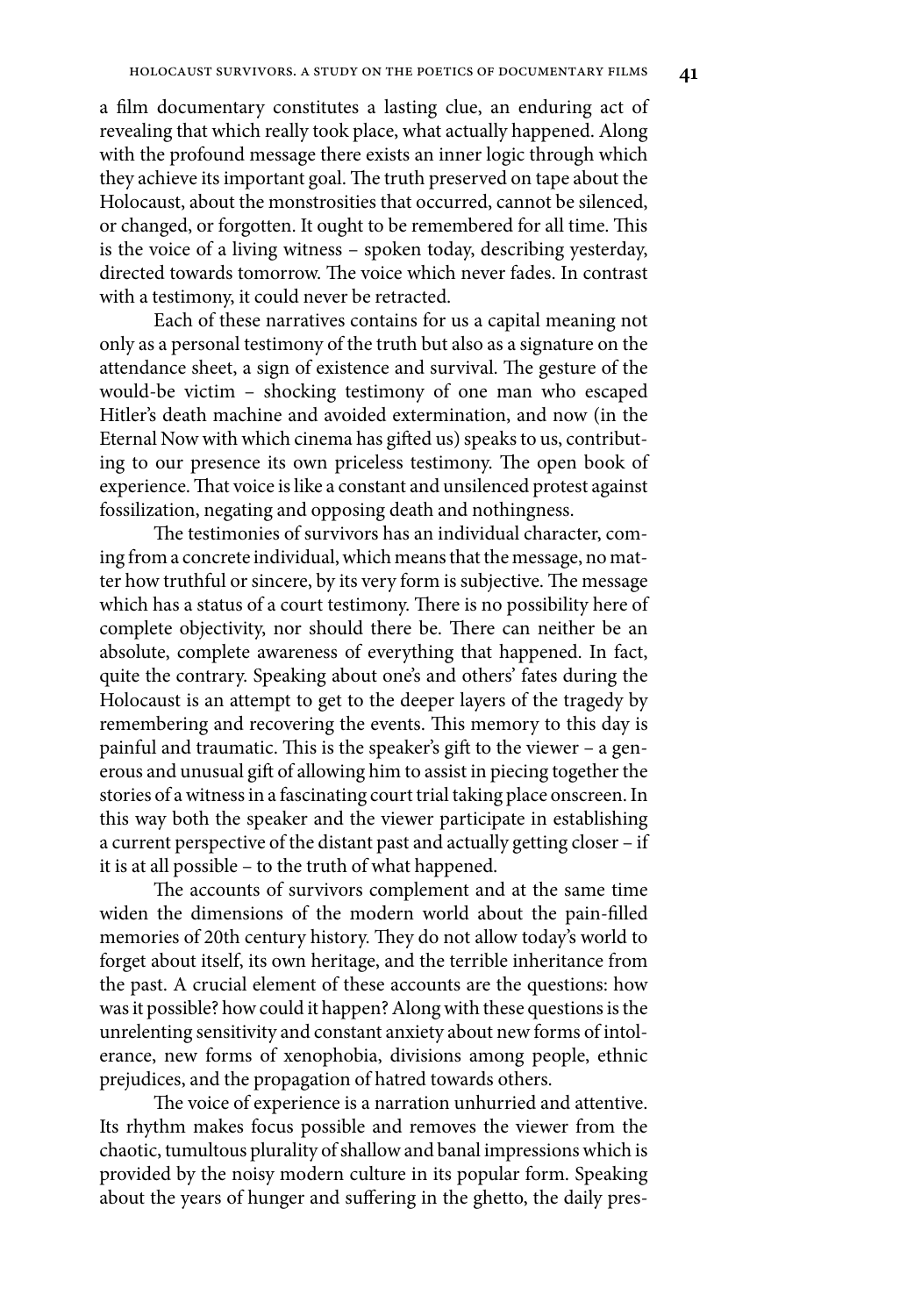### **42** marek hendrykowski

ence of death, the forced removals, the concentration camps, the gas chambers and mass extermination demands from the speaker and the listener keen attention and becomes a form of contemplation, a controlled plummeting deep into one's self, registering the contemporary echo of the past. In this sense the film narration with the participation of the survivors fulfills its role of persuasion, but certainly not that of manipulation.

# **Handle and Manipulation**

In the ideological form of Western European and American reflections, film as a medium of mass communication has long ago crushed a certain dogmat. From the 1960s there has been an orthodox assertion that the manipulation of film material constitutes a vital and supposedly unavoidable trait of the medium. A general obligatory rule or total nonsense? What are we dealing with here? Where does this seemingly pervading but basically false idea come from?

As it might appear, this is the result of a hasty, uncritical acceptance of a widely acknowledged axiom of false logic. Based on the idea that each documentary reports and makes use of certain techniques such as narrative figures, framing, setting up a scene, camera angles, cuts made in the editing process, one can make the mistaken assumption that all the techniques used in documentary films automatically mean that some kind of manipulation is at work. This false assumption became another source of misunderstanding.

*Distinguendum est*. Let us attempt to solve this difficult problem once more, considering all of the following:

Firstly, the mere presence of film techniques, its participation in a documentary, does not necessarily mean manipulation, nor does it prove its presence.

Secondly, manipulation – defined here as a measure which is in its nature the abusive human act of falsifying reality – is in no way an inseparable element of the film medium.

Thirdly, each cinematic message contains in itself a process of creation (with the use of film techniques). Filmmaking is none other than the use of techniques – first in the filming process, and later in the editing room. The choice of a certain frame and its use in in the context of another frame: coming previously and after it. Without this necessary minimum in the form of choices and combination of visual signs and audial which appear onscreen, no film would be able to exist, function or carry their own meaning.

Fourthly, film techniques (such as, the shooting of a scene, the arbitrary stylistic figures, metaphors, metonimes, parallelisms, editing transitions, narrative figures, compositional set-up etc.) are based on the decisions of the author (producer/director/creator) as a definite organization of the film materials whose intended goal is the transfer of specific information.

Fifthly, the manipulation in cinematic transfer is not the use but abuse of film techniques used for the aim of falsifying the presented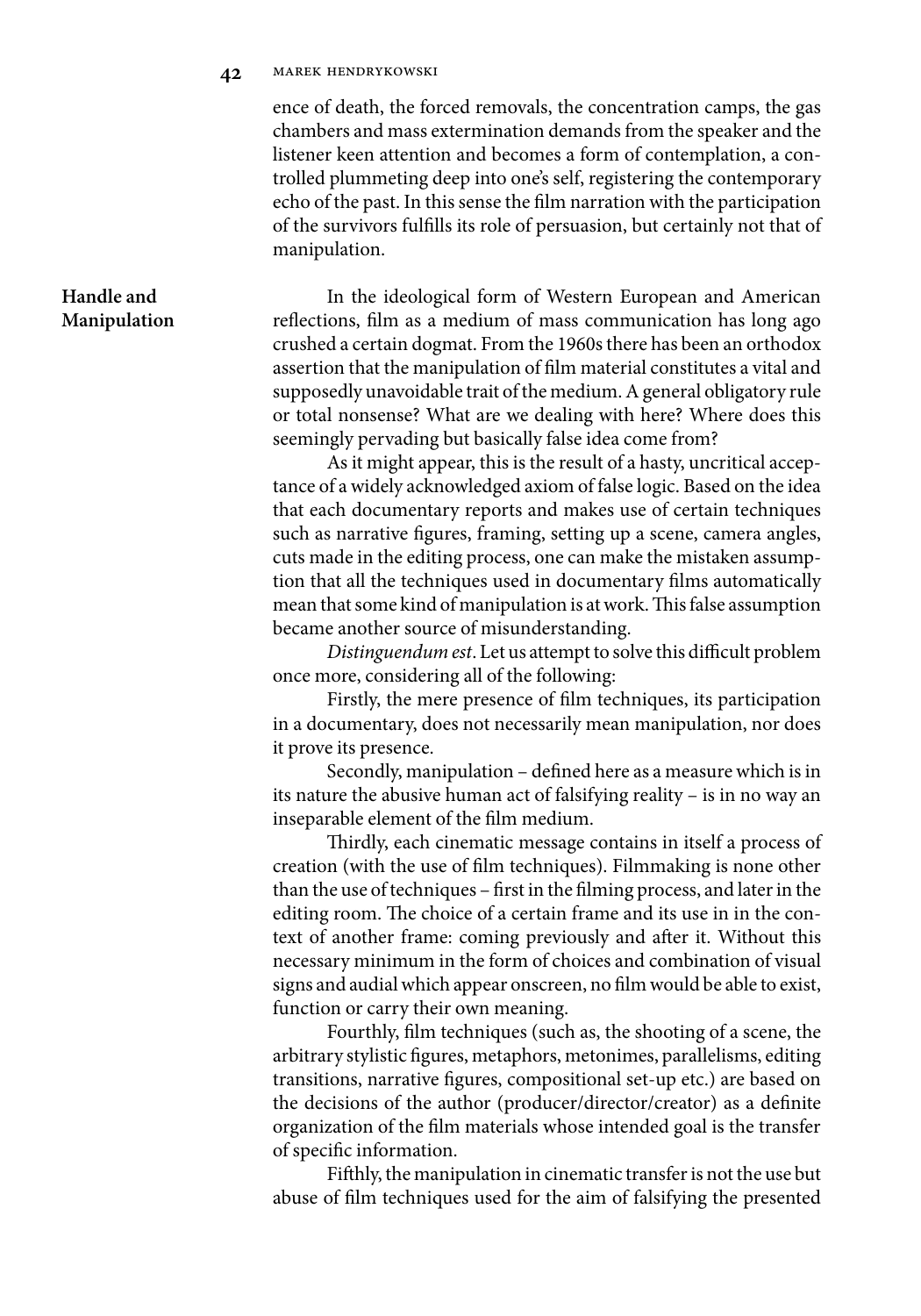image of reality. It is not the camera and it is not film which falsify the screen image of the world. The author of the manipulation is human each and every time.

It follows that while film technique in itself is not a source of falsification, neither is it a guarantee of truth contained in the moving pictures. On the other hand, a totally "clean" documentary film free of any film techniques does not and cannot exist. In the process of visual or audiovisual communication, they are simply more or less "transparent". This is a matter of specific presentation and individual strategy used by the author. In the case of the former, there is the effect of the "non-presence" of techniques, which means that the viewer is not conscious of its use and is not aware of its presence. Nothing more.

Another conclusion: the identification of manipulation (read: the semantic overuse committed by the author of the film in the process of social communication) does not happen by itself without reason. This is the result of a critical reading of the message by the viewer.

The inclination for criticism is not something universal or widely apparent. We are not born with it, and it does not exist *ex naturabilis*. It is created *ex usu*, from learned habits; it is a specific ability which can be controlled and formed. Criticism has an individual character and depends on the degree of awareness as well as the individual textbook participation of the viewer. A necessary condition here is the appropriate level of linguistic competence which involves a basic familiarity with film discourse, a practical knowledge of the syntax of moving pictures, and a personal ability to read and interpret them.

Therefore, it is necessary therefore to clearly differentiate the presence of various media of communication in the various levels of film construction from their manipulation. The mere identification of the film techniques used in a documentary does not determine if what we see is a discourse between the author and the viewer or if it is manipulation. Manipulation does not have to be importunate and intense; manipulation skillfully disguised has often been proven to reveal upon closer inspection a high level of calculation and perfidy. The use of film techniques is strictly connected with the rhetoric of the language of moving pictures. In the communication process in depends on the determination of the level of intensity. The real problem is not in this case the rhetorical function of one or other form of techniques but on the scale of their overuse, allowing the author to manipulate the message.

It is worth noting that specific film techniques have their own conventions – serving as the carrier of meanings of the arbitrary elements used in the film. They are, *a priori*, neither good nor bad. In the process of social communication what matters is defined use: fair or unfair, ethical or unethical (that is, manipulative), serving the truth and achieving it or, quite the contrary, falsifying the screen image of reality.The improper use of techniques becomes a ploy, a trap set for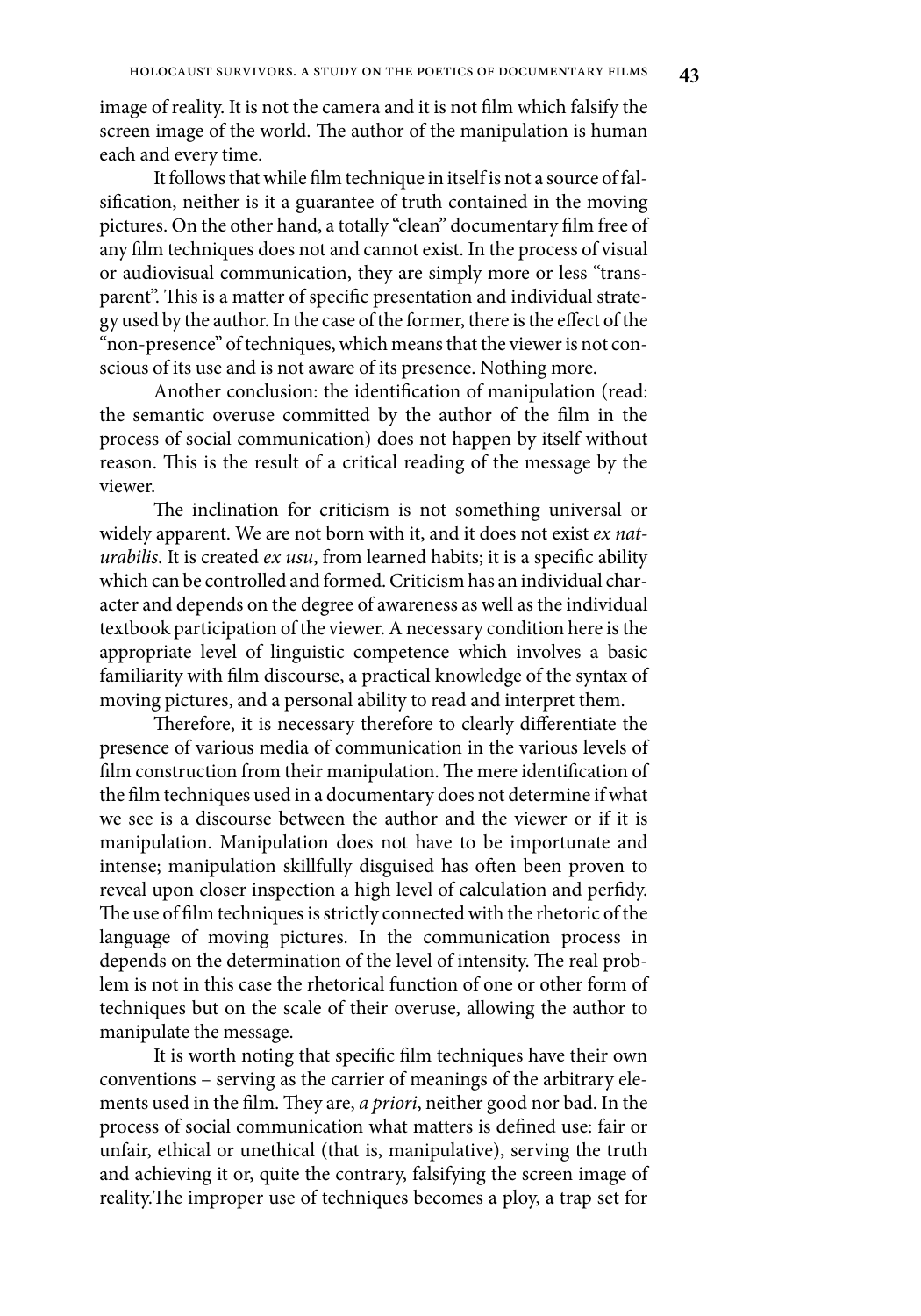the naive viewer, a tool for the vulgar or the sophisticated manipulation of his conscious thought or subconscious.

In considering the use of the words "consciousness" and "subconscious" in the context above, I actually had in mind that dark and irrational part of the brain that is the nonconscious, the ignorant. The fact that we see and hear something does not mean that we correctly understand the sense of a given message. Communicating in the language of moving pictures does not in any way guarantee comprehension. In fictional cinema and in documentary films, it is easy to instrumentalize the subject of the Holocaust. This observation touches in equal measure the author and the viewer. The unaware viewer of the film is particularly prone to and continually in danger of manipulation by the message. We can be protected from the author's manipulation by one thing: a critical reaction to the message. This would exclude interpretations of the work that are naive and indiscriminate.

In the case of the documentary film, its critical reception by the viewer is determined by a measure of limited trust and the constant confirmation of the credibility of each element and technique observed in the film.

It is evident that film techniques have an arbitrary character. The repertuar of techniques created and constantly evolving in the one-hundred-year-old existence of film is rich and varied. It includes: stylistics, composition, geneology and rhetoric of audiovisual communication in the language of moving pictures. The aim of all these techniques is the same: they appear in various conditions of creation, serving the organization of its meaning. They cannot be created from the beginning. In the cinematic culture of a given time and place they co-exist and compete with each other and with numerous other means of communication (ways of presenting, motifs, stylistic figures, tropes of semantics, editing figures, types of narrators, variations of narration, compositional arrangements, types of films, genres, sub-genres, etc.) The statement above refers to all documentary films. They differ from each other not only through the presence of film techniques but in the "density" of their appearance as well as the semantic function that they fulfill. An example that we can cite at this point to clearly illustrate this case refers directly to the documents on people rescued from the Holocaust.

In the audiovisual documents collected from 1979 by the Fortunoff Archive (with its headquarters in Yale), and on a larger scale from 1994 by the *Survivors of the Shoah Visual History Foundation* founded by Steven Spielberg – respect an agreed-upon model and standard realization. It refers to the form as well as the content of the records. The obligatory standard of their poetics is determined by a far-reaching conservation and conscious reduction of medium of film expression, and what come after it – the ascetism of the message. The video camera, the standard format of images, narration from a

## **For the Good of the Film**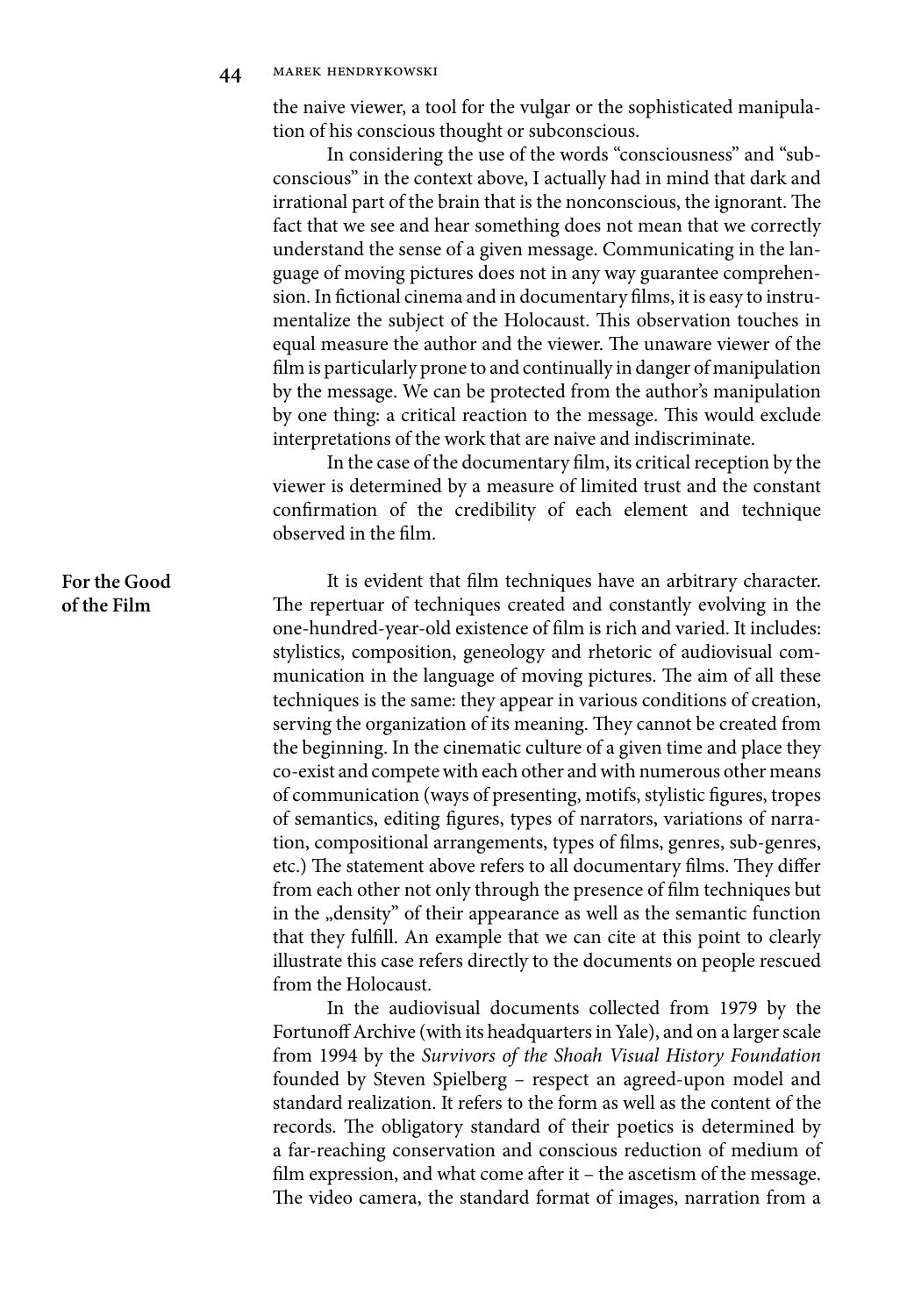long shot, the closed set, the setting of the film character in front of the camera, the gaze of the speaker directed at the camera lens.

There is no need for specially-prepared or additional effects. The audiovisual notes are maintained in this convention limiting the influence of film techniques to the absolute minimum. The generallyaccepted conventions determine in a fundamental way how these forms are accepted. One can observe the paradox of the mechanism of creating meaning: the less obvious film techniques are used, the greater impression they make on the viewer. This is one of the possible forms of functional justification which has been tried and tested in thousands of recorded materials. This doesn't mean, however, that they limit other possibilities in any way.

The less oriented the receiver is, the more images he needs to fully understand and experience the story being told. Even the most shocking message recorded on film verbally describing the drama of survival and daily struggle for survival does not have to stop at the personal narrative on camera. These accounts do not exclude the use of other images (archival film materials, photographs, documents, etc.) which allow the full realization and communicatioon of a given story. Our interest in a specific group of films about Holocaust survivors is not limited to the process of filming the accounts of the persons speaking into the camera. The accounts of the heroes are supplemented with archival film materials which is a process often used, and rightly so.

The analysis does not end here. A vital part of this study is the paradoxical function of these materials. If we speak of existing images of life in the ghetto under Nazi occupation, there is no such thing as a Jewish perspective in the filming of the fate of the victims. There are a few collections of amateur photographs from the Litzmannstadt Ghetto taken by Henryk Ross and Mendel Grossman, at enormous risk to their own lives. However, when it comes to moving pictures, they belong solely to the oppressors – films recorded by the Germans in the occupied countries. It also needs to be added that – while they were filmed by the Germans – this is not a collection of films which are totally homogenous.

One group of collections are official films, that is, films made in the years 1939-1943 on the order of Hitler's Propaganda Minister, recording the life in the ghettos in various occassions by German chroniclers. From the point of view of the occupiers, the subject is, at best, marginal, thus not many of them were filmed. These pictures were aimed to show the normality of everyday life in the ghettos, and to present the efficiency – even in a difficult terrain that is the General Governorship – of German civil and military administration in everyday affairs. A separate case among the official recordings are the pictures and film materials documenting the pacification of the ghetto in the spring uprising of 1943, made by soldiers of the propaganda com-

**Pictures Added**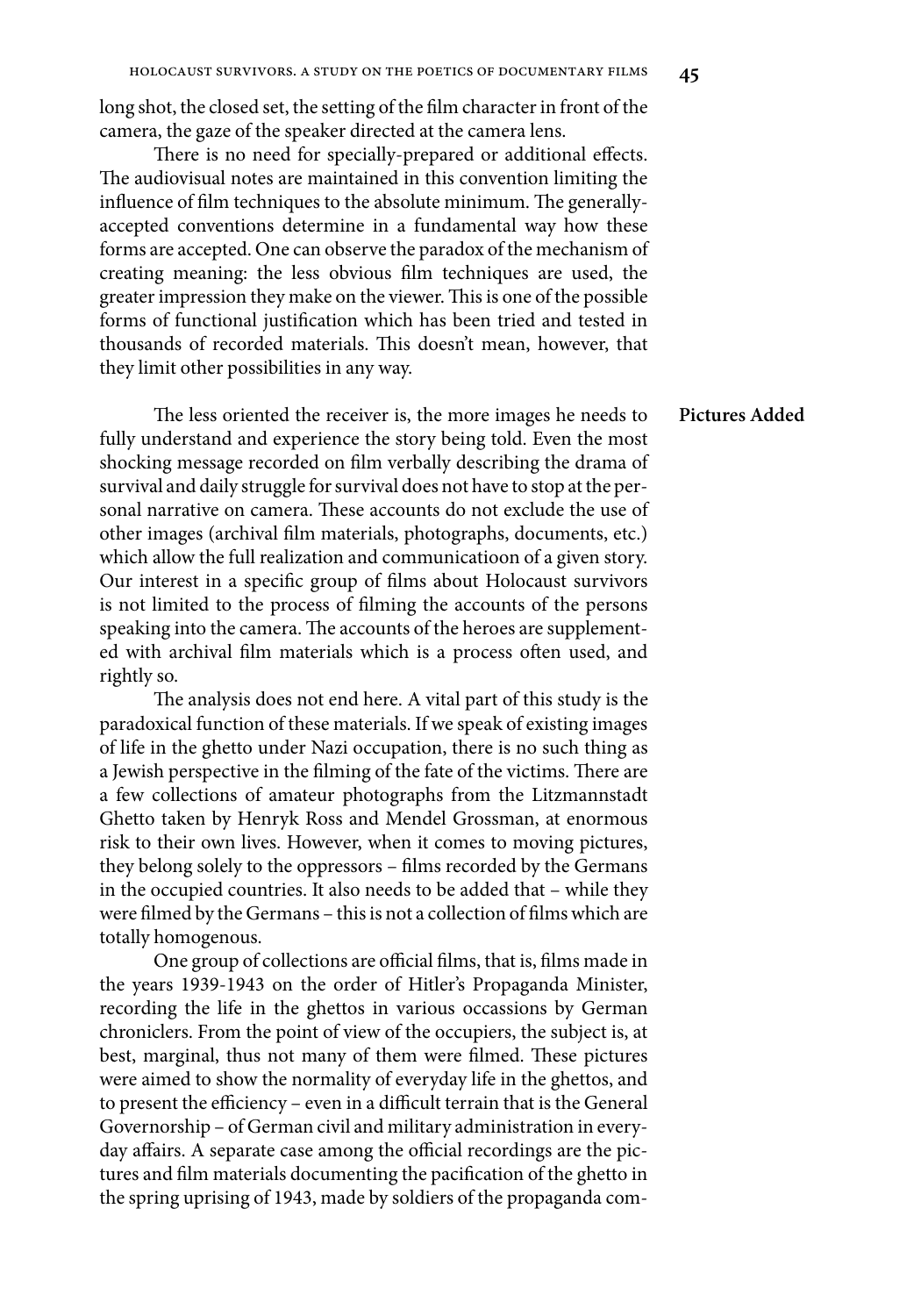pany (*Propaganda Kompanie 689*) which is part of the division led by Warsaw Ghetto executioner, SS General Jürgen Stroop.

A second group of materials consist of a considerable number of private films and amateur movies filmed by civilian and military officers of the Third Reich visiting Warsaw and Łódź and the ghettos during the German occupation. The motive of these representatives of "higher culture" was curiosity tied with a peculiar whim of this race of *übermensch* to get to know – in the German language there is a special term for this – *Armeleutegeruch* (the stink of misery). Naked, skeletal corpses of those who starved to death are passed with indifference by pedestrians. The films represent the gaze of the superior man – cold, indifferent, "folkloristic".

*The impunity of film*. One can see that the recorders of these scenes treated the starving, skeletal and miserable residents of the Jewish district as the "natives" or "savages", existing beyond culture and civilization. The ghetto on the other hand is seen as an object of local exotica and believed to be a "tourist attraction" where filming required a separate permit from the one needed to visit the area within the high, barb-wired, strictly-guarded walls. It also happened that executioners who had a film camera were exceptionally vile, cruel and barbaric in their treatment of victims of extermination. A particularly gruesome instance is a pornographic film made in the Warsaw Ghetto with the participation of naked Jewish girls and old men who were forced, under threat of death, to take part in this monstrous spectacle for the camera.

German documentary films on the Jewish theme produced in the years 1939-1943 – whether professional recordings under the emblem of *Deutsche Wochenschau* (film reporters of the *Propaganda Kompanie 689*) ordered by the Reichspropagandasministerium from the initiative of Joseph Goebbels, or private recordings of amateur film-makers – succeeded in preserving and documenting the realities of war, while basically aiming to hint at and suggest justifications for Jewish extermination. It is worth noting the deeper connections tying the themes of many amateur films with the infamous "documentary" of Fritz Hippler. Based on a screenplay by Eberhard Taubert, *Der ewige Jude* (1940) is known by each German who lived through the Third Reich. Screened repeatedly in cinemas across Germany, the film became the model for how a German should think about Jews and how a loyal German should act towards them. It can be assumed that the amateur "documentalists" often followed the examples of its predecessor-guide, assuming its hateful stance and attempting to maximally dehumanize their film subjects – the residents of the ghetto.

The Nazi films of the Holocaust were made with different intentions but – despite original motives – after the war they became documentaries *sensu stricto*. They became extremely clear testimonies in the charge of genocide against Germany. The triumph of the victorious and their feeling of absolute superiority over a degraded and exter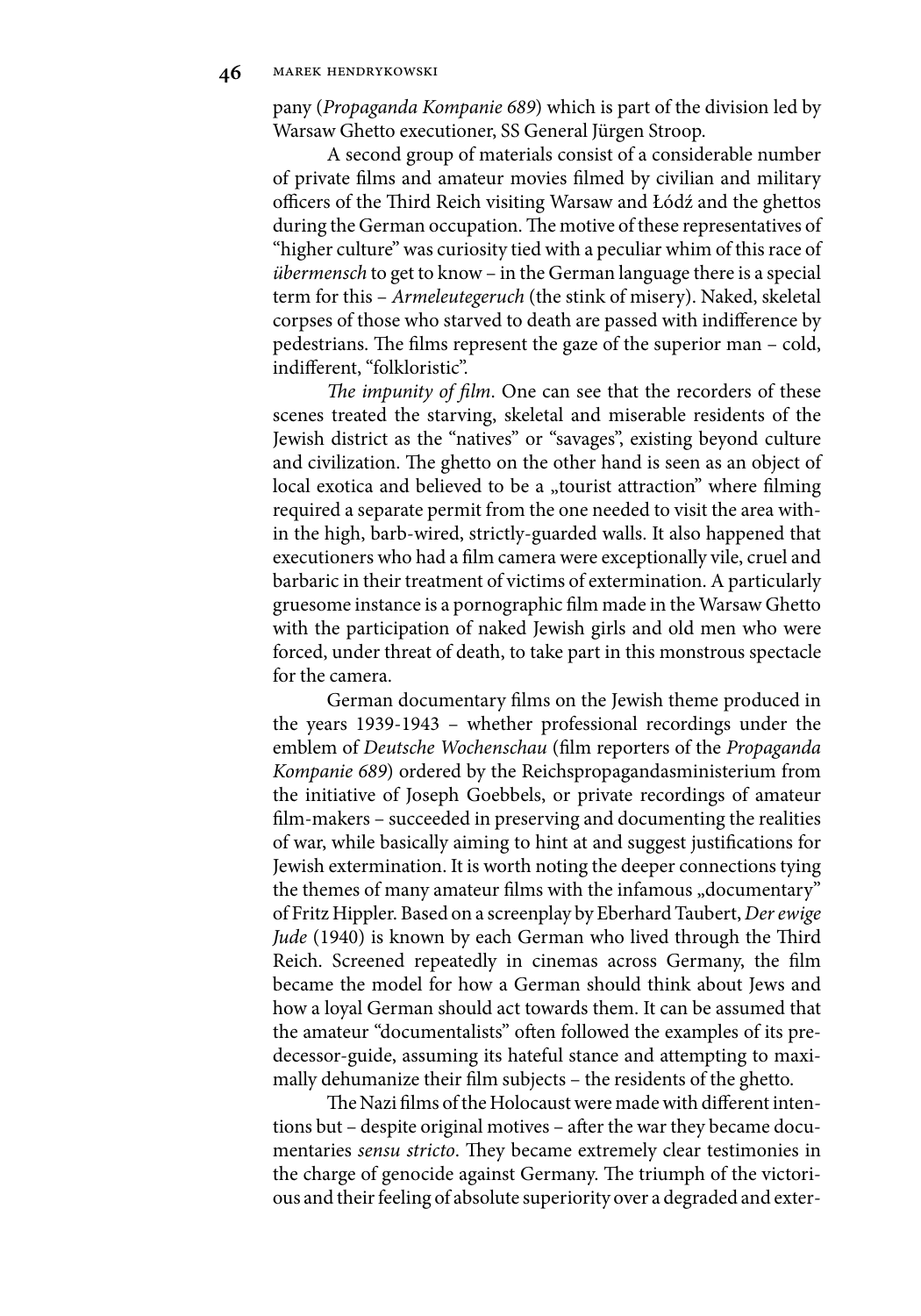minated nation is seen in practically every single frame. These terrible images from the Holocaust and their effective integration with modern images in films of Holocaust survivors makes a great impression on the viewer.

This impression is greater the more the viewer is aware of the change in the relevance of the material as it is used in the new context. The contempt, domination, sense of impunity, odium and total disdain on the part of the oppressors unexpectedly turn into something unintended and ironic in its message. Instead, the images elicit mercy and sympathy towards the misfortune and unspeakable suffering of the unnamed Jews in the films. What was supposed to degrade, debase and demean the victim, and justify their mass extermination in the eyes of the viewer, today accuse, discredit and dishonour the filmmakers.

The fullest expression of this basic transformation in the film materials from propaganda to accusation is, in my opinion, *Kronika powstania w getcie warszawskim wg Marka Edelmana* (*Chronicles of the Warsaw Ghetto Uprising according Marek Edelman*). Its author (and at the same time cinematographer) – Jolanta Dylewska achieves this effect thanks to the creative use of the technique *repollero* as well as a slightly reduced tempo of the German films. These techniques (avid followers of cinematic doctrines would recognize them as techniques of manipulation) allow one to recognize the faces in the anonymous crowds, to note their specific expressions, to perceive otherwise unobservable details, realities, microsituations, human behavior, interactions between the executioners and their victims. The materials prepared by the Nazi filmmakers are unexpectedly revealed of their latent meaning. As background to the accounts of the main hero, Marek Edelman, the images in the new context speak with surprising strength in the hidden expressions, which was absolutely not the intension of those who originally recorded them.

The truth about the mechanisms of the Holocaust and the crimes committed by the Nazi death industry is not widely known today. In the years between 1944-1945, as the Eastern and Western Fronts were nearing Berlin, a considerable number of documentary films on the subject were made. They were made by chroniclers of the armies of the front – Polish, Soviet, American and British: Forbert, Samucewicz, Bossak, Karmen, Stevens and many others. They recorded these films during marches to the fronts as they come across death camps or mass graves. One such recording is that made by American soldiers who uncovered a mass grave in Southern Czech and was later used in the film *Ocalona pamięta* (*A Survivor Remembers*). Today, these films are testimonies of inestimable value.

A half-century has passed since those times, however. The films of the war documentalists are kept in archives spread all over the world and are inaccessible to common viewers. That filmmakers, among

**Microhistory as a Testimony to the Truth**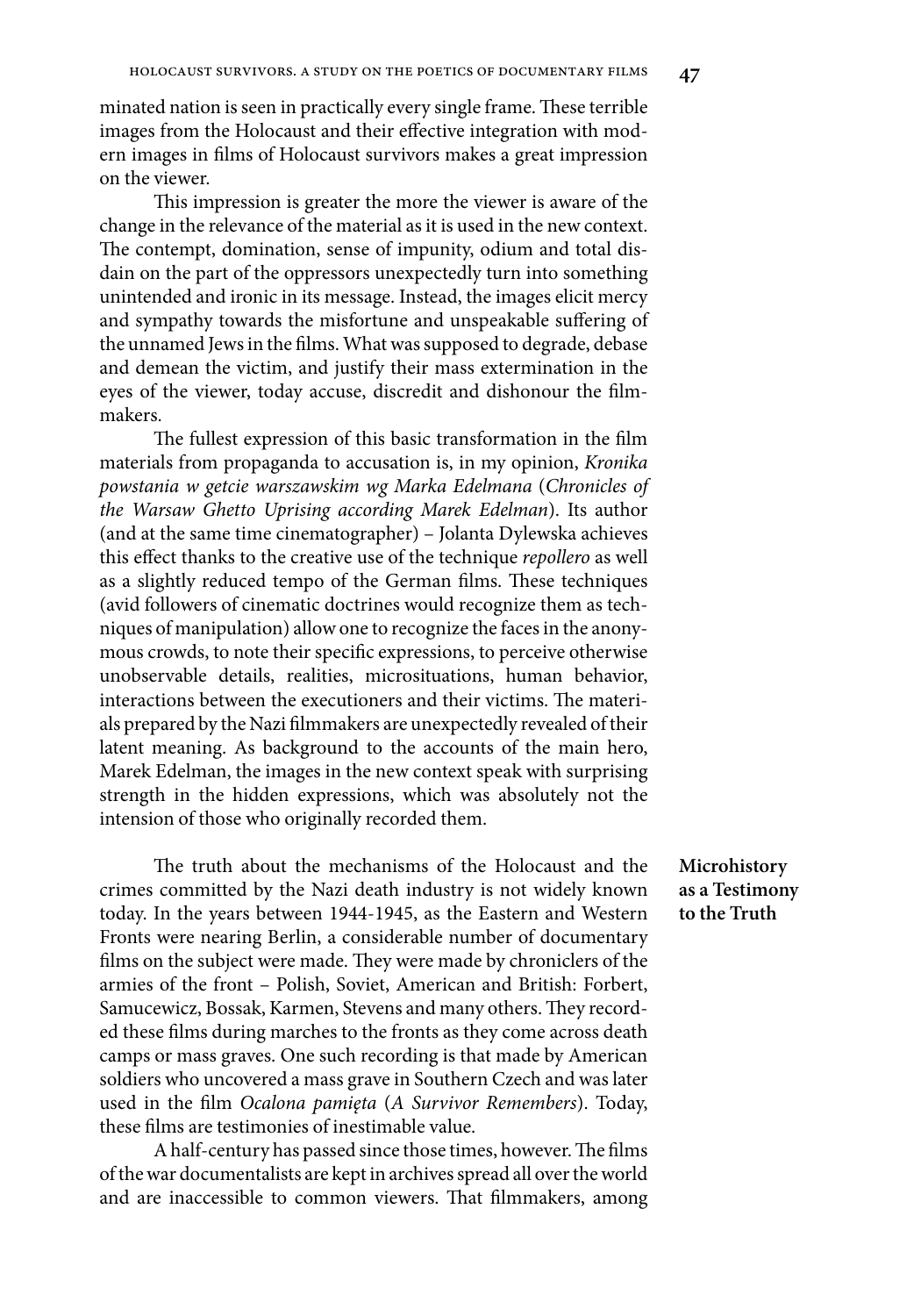them Polish filmmakers, have used them from time to time does not change the fact that they are not readily available not only in cinemas, but on television as well. It is not unusual that heads of television stations, repulsed by the idea of showing macabre images depicting the awful cruelty of Nazism and the mass crimes of the Holocaust, would withhold their transmission on air.

The result of this long-term reticence on the Holocaust among commercial mass media is well-known. With the passage of time, historical knowledge on the mass extermination of Jews, Gypsies, Poles, Russians and other nations of Europe committed by Nazi Germany in occupied Poland is becoming more scanty and misleading. In its place is widespread obtuseness, apathy and collective ignorance. How can millions of ordinary citizens in Europe and abroad be expected to be more discerning when journalists from the most influential Western media, including *The New York Times*, or when editors of encyclopedias published in the West had, until recently, written articles mentioning "Polish death camps"? These particular types of "mistakes" and falsification of historical truth are especially telling as the phrasing comes not from the Americans, the English, or the French, but from the Germans, who are perfectfly aware who created the gas chambers and who built the death factories where millions of people were murdered. They cannot pass the responsibility of the Third Reich for the crimes committed by the Nazis to anyone else, and yet… The most recent of these acts of falsification came from 2010. At the end of July 2010 the Polish Embassy in Berlin sent a letter of protest to the editor of the German weekly "Focus" after the publication of information regarding the Dortmund court cases against concentration camp executioners in which the phrase "Polish death camp in Bełżec" was found. The editors expressed their regret but refused to publish a rectification nor did they apologize for the blatant error. It ended with a letter from one of the Polish-German organizations published in the following issue of the magazine.

The typical reaction of those who are caught in an evident lie about the past is apparent surprise – they don't find guilt in thier actions, they affect innocence, claiming that they do not see the problem and are inclined to recognize the term as simply "politically incorrect" and suggesting that the protest attests to the "hypersensitivity" of Poles towards history.

Historical memory is not constant, unchanging, and determined once and for all. In the process of transformation the collective consciousness of historical memory and amnesia wage with each other an unending struggle. In this sense, the disappearance of memory in society is worse than lies. The falsification of history can be contradicted by appealing to the facts, if we are equipped with irrefutable arguments in the form of the testimony of someone who was personally involved in the event, a witness who remembers. Memory loss towards historical events is unusually dangerous as it feeds ignorance.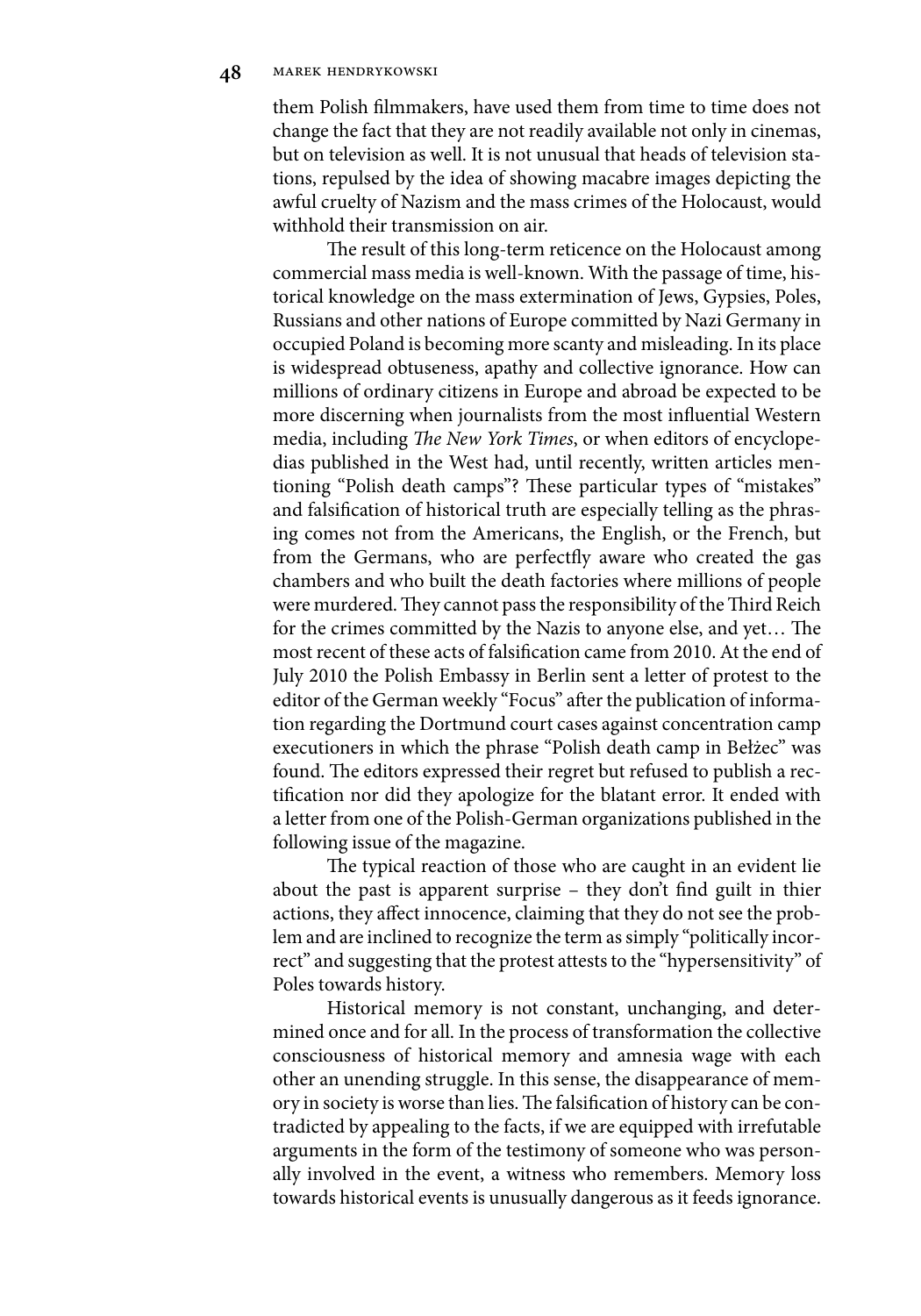It discards the worth of the truth of everything that had passed, opening the gates to the falsification of history, including Holocaust denial.

The documentary and historical importance of the film materials made by the allied forces at the end of the war about the death camps and the unprecedented scale of the crimes committed by the Nazis is difficult to judge. One can note however that – in terms of the style peculiar to these films, the distressing method of depicting war and the narration of it – they belong more to the greater macrohistorical narrative on the Second World War rather than the filmography of Holocaust documentaries. The propagandist soundbytes in the films determine their style and the role that they played in movie circles. In this sense these pictures – as a report on the Holocaust – remain suburdinate to other aims.

What's worse, the impersonal modus of narration used in these films give the impression that the immensity of the atrocities of the Holocaust is expressed in a tone that is cold and indifferent in its description as seen through the panoramic gaze of the camera as well as the eloquence of the terrifyingly huge numbers, heard offscreen as read by the unseen voiceover. The tone of these materials is dominated by a generalized perspective resulting from the outsider's viewpoint of an anonimous narrator. This de-personalizes the account, paradoxically removing from it what ought to be paramount: the perspective on this awful tragedy of the individual who is a victim of Nazism. The death camps and the exterminations conducted there are changed in these impersonal documentaries into indifferent abstractions – a sequence of macabre images which cannot directly engage the modern viewer.

The opportunity for a different perspective came with the personalization of news information at around the end of the 20th century, half a century after the end of the war. This also significantly changed the cinematic interpretation of the Holocaust. It took a substantial amount of time for film and television to learn how to speak differently about crimes against humanity. That is, the truth about them could be uncovered only when the viewer is confronted not by the abstraction of an unimaginable number of victims, not by the ideologized, instrumental, mythical treatment of the Holocaust, but by the personal experience of the witness who survived.

Keeping the continuity of historical memory, untiringly renewed and passed on to the new generation, is something especially necessary and crucial. Steven Spielberg, who was born after the war, in deciding to finance the creation of the Survivors of the Shoah Visual History Foundation, had a particularly keen awareness that collective memory quickly fades and disappears, and its maintenance requires a strong and lasting support. The global impetus and wide scale enterprise that was set into motion by this unique project – underappreciated, but worthy of the highest esteem – could be seen in the fact that in the years 1994-1995 alone around 52 thou-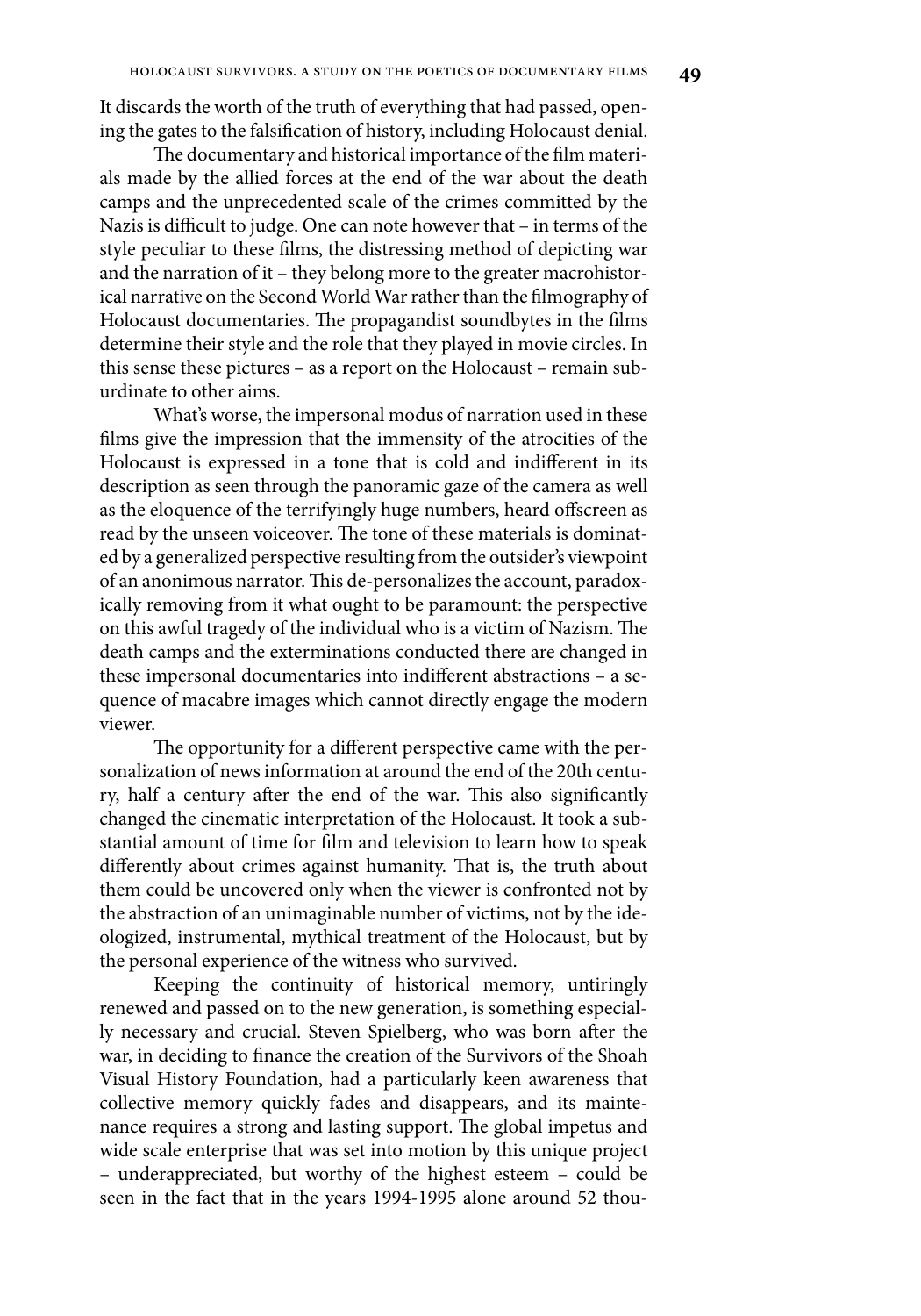sand documentary records were filmed in 56 countries and in 32 languages.

Marcel Łoziński used four such accounts from among many thousands in the film *Pamiętam* (*I Remember*) complementing them with a compositional frame in the form of a leitmotif composed of short scenes lasting several seconds from the March of the Living through the former concentration camp Auschwitz-Birkenau. These images were edited to fuse into each other or into other images. They are not incidental to the narrative aired onscreen. The editing by Katarzyna Maciejko-Kowalczyk is a work of exceptional precision and logic and carefully thought out in the smallest details.

Let us take for example a fragment from the accounts of Henryk Mandelbaum on the concentration camps. In the scene where he speaks about the maltreatment of the people transported to the camps in cattle wagons, on the screen we see mirror images in the form of modern takes of the railway tracks in Oświęcim and a present-day crowd of young people heading towards us from the ramps of the camp. Another account by Mandelbaum about a dramatic story filled with hope for the possibility of rescue which unfortunately ended with death begins with a scene of the attentive and enthralled faces of young modern Jews, participants of the March of the Living and ends with the news of the hero's death and the image of the viewers – their heads hanging and eyes fixed on the floor – motionless and grave.

This is not a technique which is singular or occassional. In all four narratives of *Pamiętam* short takes on modern society are used regularly as counterpoints in specific accounts. The common goal of these noble mergings of images and the accents provided by the music (the glissando of violins enhanced by the sound of cellos) is an intentional arrangement designed to attain the desired reaction towards the film. It serves to achieve maximum focus and attention. It is about activating empathy through the behavior and "inner" reaction of the viewers, particularly those young people visiting the terrain of the camp in Oświęcim. Their focused and silent faces, the glances and inidividual reactions are chosen in such a way as to function as countertakes to the dialogue with the figures of the four narrrators. At the moment that they appear onscreen, the narrative continues undisturbed, the voice heard offscreen. All of these serve to arouse sympathy, maximally focusing attention on the dramatic accounts of an old man saved from the Holocaust.

The composition of the film *Pamiętam* exemplifies in a particularly expressive way the more general model of the poetics developed by the authors of the series of documentaries about survivors. A basic element of their construction is the onscreen narration of each of its four Holocaust survivors, filmed against a neutral background following the canon of archival documents in the foundation of Spielberg. The creative development of this formula is enriched by fragments from modern or current films. The documentary is opened by a series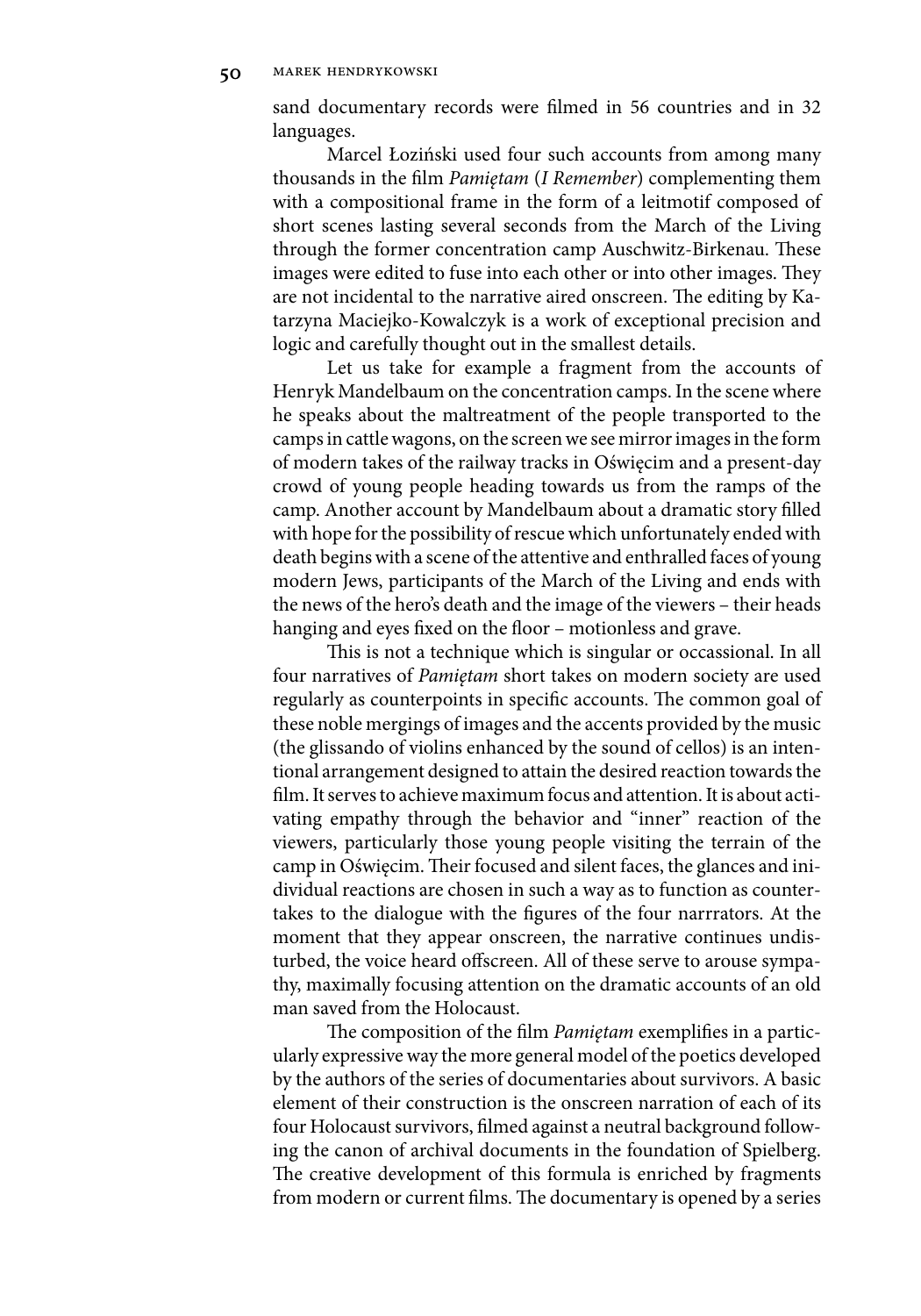of images from the March of the Living, accented by the image of the famous gates of the Auschwitz concentration camp with the words "Arbeit macht frei". The film ends with the touching scenes of Pope John Paul II at the Wailing Wall in Jerusalem and of two young people, heads nestled together, shaken by what they had seen in Auschwitz. This is the frame of composition of the entire work – a prologue and an epilogue surrounding its narratives. This technique does not only determine the course of the film, raising it to an artistic, composed whole, but it also allows the film to build a symbolic bridge between the painful past of the terrible 20th century hecatombs and the present day.

None of the given microhistories represented in the documentaries of Marcel Łoziński (or in those of other documentaries) can fully depict the collective tragedy that occurred. And this is not their goal. Each of the four narratives is different. They differ in the style of narration, in the individual perspective of the narrator, the setting of the action and the diversity of personal experience. The stoker of corpses in the Sonderkommando in KL Auschwitz, Henryk Mandelbaum was already a grown man at the time when Piotruś Szereszewski, a red-headed boy from the Warsaw Ghetto (as narrated by Stanisław Jonas), was switched over to the Aryan side by tram dressed in the uniform of a Hitlerjugend. Dawid Efrati smuggled provisions to the Warsaw Ghetto and went there to watch tragedies performed by the most prominent Jewish actors, while at that time the boy Leszek Allerhand was hiding for months in Lwów under the bed of a German prostitute.

Each of these screen narratives, each of these microhistories described by the heroes, has a fragmentary dimension, with no pretensions to any kind of sweeping universality. But their fragmentary nature (similar to the role of a single tile in a mosaic) is their strength, not their weakness. They serve as witnesses – individually and together as a whole – for themselves and for other narratives which could not be told. This is the motto of the film *Ocalona pamięta* (*A Survivor Remembers*): "A tribute paid to the millions whose stories could not be told."

*Kronika powstania w getcie warszawskim wg Marka Edelmana*

| Ntonika powstania w gettie warszawskim wę inarka Edelmana      | <b>FIIMOGI</b> |
|----------------------------------------------------------------|----------------|
| (Chronicles of the Warsaw Ghetto Uprising according to Marek   |                |
| Edelman). Director: Jolanta Dylewska. Cinematography:          |                |
| Jolanta Dylewska. Production: Studio Filmowe Logos and         |                |
| Wytwórnia Filmów Dokumentalnych i Fabularnych, 1993.           |                |
| Ocalona pamięta. (One Survivor Remembers). Director: Kary      |                |
| Antholis. Cinematography: Andrzej Jeziorek, Erich Roland.      |                |
| Production: Home Box Office with United States Holocaust       |                |
| Memorial Museum and Wentworth Films, Inc., 1995.               |                |
| Pamiętam (I Remember). Director: Marcel Łoziński. Cinematogra- |                |
| phy: Andrzej Adamczak (Marsz Żywych, March of the Living)      |                |
|                                                                |                |

# **Filmography**